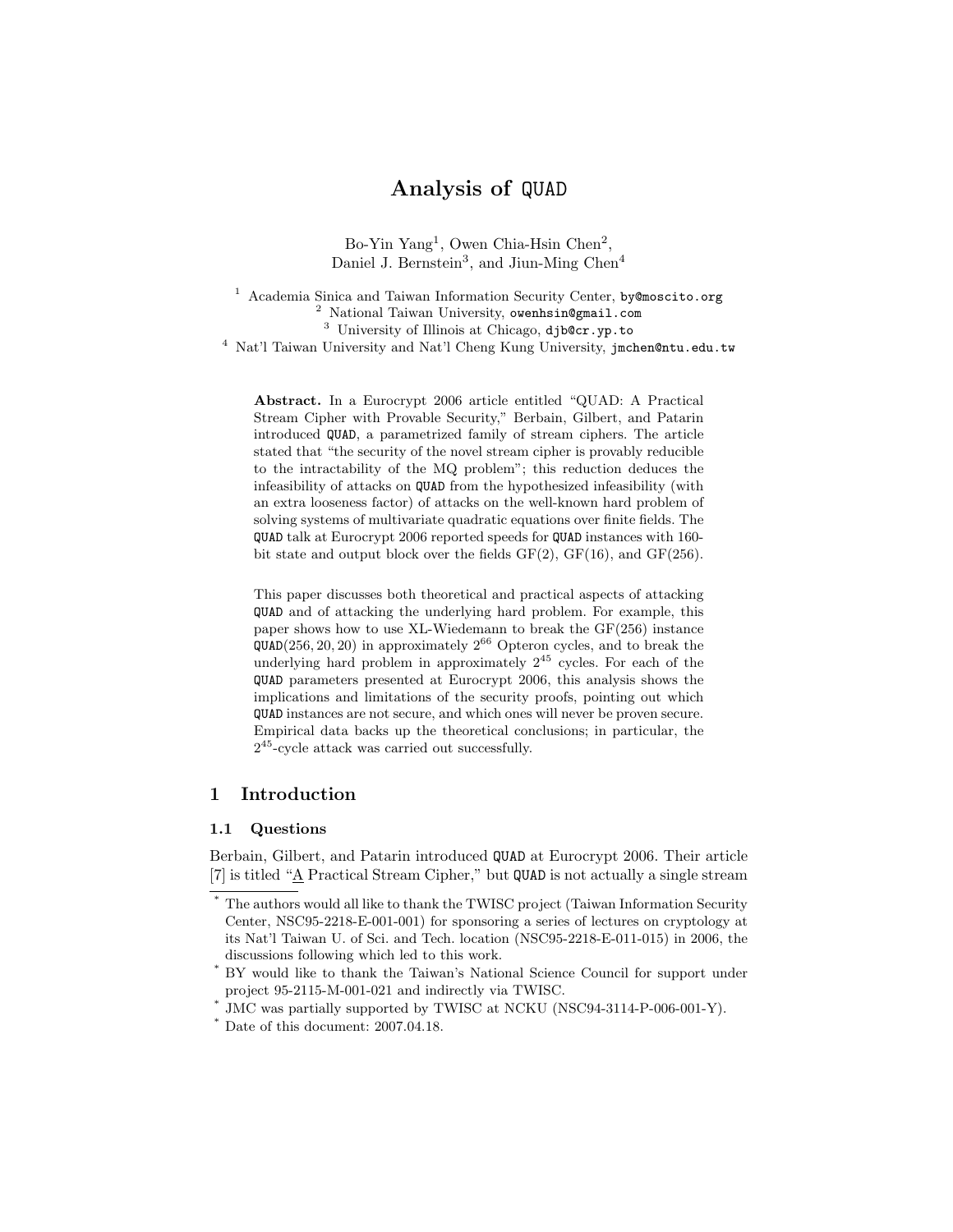cipher; it is a parametrized family of stream ciphers. The most important parameters are the QUAD field size, the number of QUAD variables, and the number of QUAD outputs per round. We will write  $\mathsf{QUAD}(q,n,r)$  to mean any instance of **QUAD** that has field size q, uses n variables, and produces r outputs per round.

The speed and security of QUAD are (obviously) functions of the QUAD parameters. The Performance section [7, Section 6] of the QUAD paper reported a speed of 2915 Pentium-IV cycles/byte for the "recommended version of QUAD," namely QUAD(2, 160, 160). The section closed with the following intriguing comment: "Though QUAD is significantly slower than AES, which runs at 25 cycles/byte, it is much more efficient than other provably secure pseudo random generator. Moreover, implementations of QUAD with quadratic system over larger fields (e.g. GF(16) or GF(256) are much faster and even reach 106 cycles/byte."

Further performance details were revealed in the QUAD talk at Eurocrypt 2006. In that talk, the QUAD authors reported the following implementation results:

- $QUAD(2, 160, 160)$ : 2930 cycles/byte for 32-bit architecture, 2081 for 64-bit;
- QUAD $(16, 40, 40)$ : 990 cycles/byte for 32-bit architecture, 745 for 64-bit;
- $QUAD(256, 20, 20)$ : 530 cycles/byte for 32-bit architecture, 417 (confirmed in [5], correcting the erroneous "106" in [7]) for 64-bit.

We wrote privately to the QUAD authors to ask about parameters. The authors confirmed in response that the Eurocrypt 2006 speed reports were for "160 bits of internal state, and 160 bits produced at each round," i.e.,  $\texttt{QUAD}(q, n, n)$  with  $q^n =$  $2^{160}$ ; and that the talk reported the above speeds for  $q = 2, 16$ , and 256. Speed was never reported for the "proven secure"  $\texttt{QUAD}(2, 256, 256)$  or  $\texttt{QUAD}(2, 350, 350)$ .

Which of these QUAD instances are actually secure? What is the security level under the best known attack? What does the "provable security" of QUAD mean for these parameter choices? What about other parameter choices?

### 1.2 Conclusions

This paper discusses both theoretical and practical aspects of solving the nonlinear multivariate systems associated with the security of QUAD. Our analysis produces the following conclusions regarding the security of QUAD:

- Section 4: For a surprisingly wide range of parameters (which we call "broken" parameters), a feasible computation distinguishes the QUAD output stream from uniform; in fact, an attacker can compute QUAD's secret internal state from a few output blocks. For example, QUAD(256, 20, 20), one of the three QUAD instances for which timings were reported in the QUAD talks at Eurocrypt 2006 and SAC 2006 [5], is breakable in no more than  $2^{66}$  cycles.
- Section 5: For an even wider range of parameters (which we call "unprovable"), a feasible attack breaks the "hard problem" underlying QUAD. For example, the "hard problems" underlying QUAD(16, 40, 40) and QUAD(256, 20, 20) are breakable in approximately  $2^{71}$  and  $2^{45}$  cycles respectively. An "unprovable" instance can never be provably secure. This does not mean that the QUAD instance is breakable!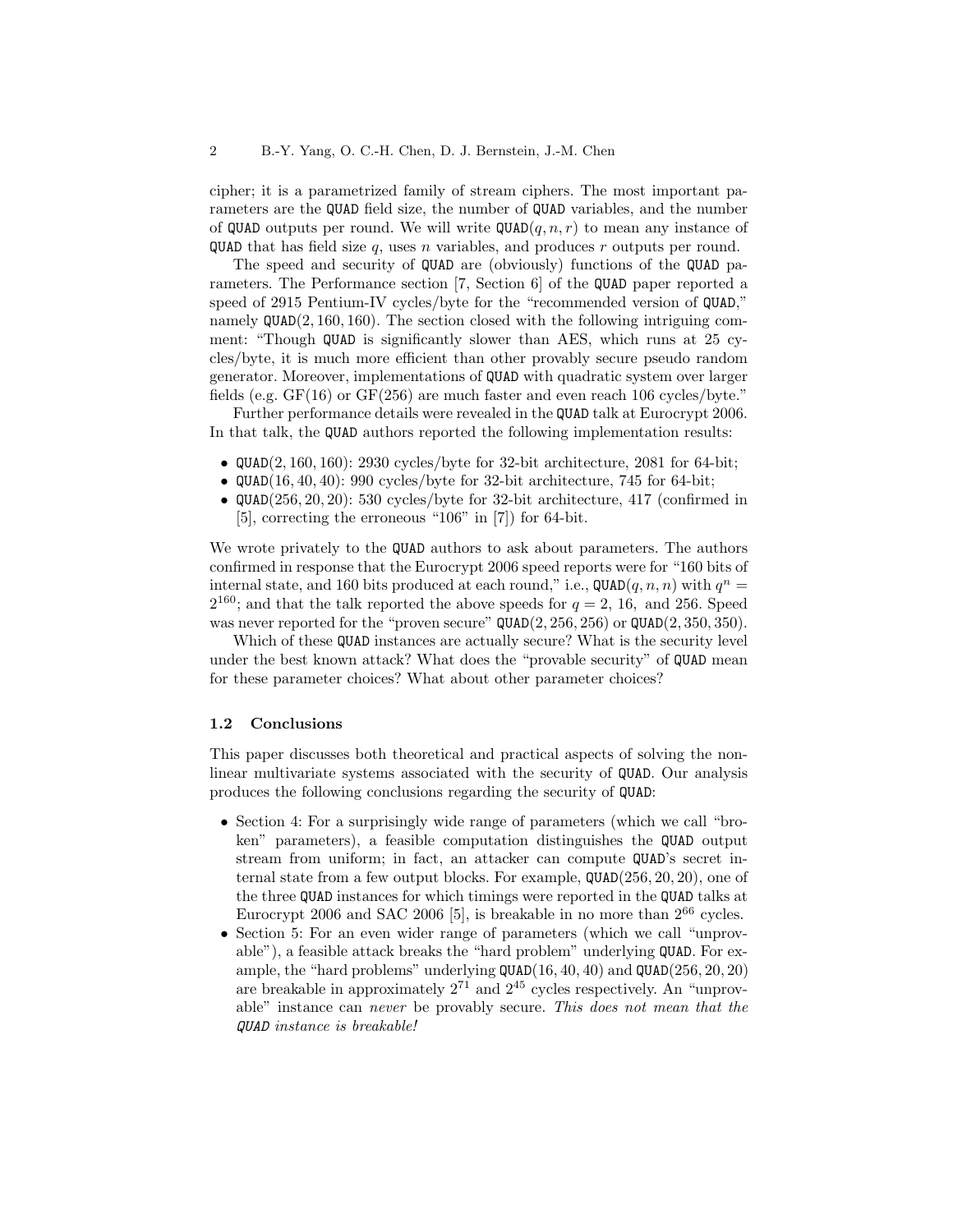• Section 6: For an extremely wide range of parameters (which we call "unproven"), including  $QUAD(256, 20, 20)$ ,  $QUAD(16, 40, 40)$ ,  $QUAD(2, 160, 160)$ , and QUAD(2, 256, 256), a "loosely feasible" attack breaks the "hard problem" underlying QUAD. "Loosely feasible" means that the attack time is smaller than  $2^{80}L$  where L is the looseness factor in QUAD's "provable security" theorem. This does not mean that the proof is in error, and it does not mean that the QUAD instance is breakable!

Our algorithm analysis—in particular, our analysis of XL-Wiedemann—may also be useful for readers interested in other applications of solving systems of multivariate equations.

We do not claim that all QUAD parameters are broken, or unprovable, or unproven. All of our attacks against  $\mathsf{QUAD}(q, n, n)$  have cost growing exponentially with n when q is fixed. The problem for QUAD is that—especially for large  $q$ —the base of the exponential is surprisingly small, so  $n$  must be surprisingly large to achieve proven security against these attacks.

We see ample justification for future investigation of **QUAD**. The **QUAD** security argument is that a feasible attack against  $\mathsf{QUAD}(q, n, n)$  for moderately large n would imply an advance in attacks against the  $MQ$  problem, the problem of solving systems of multivariate quadratic equations over finite fields:

**Problem**  $MQ$ : Solve the system  $P_1 = P_2 = \cdots = P_m = 0$ , where each  $P_i$  is a quadratic polynomial in  $\mathbf{x} = (x_1, \ldots, x_n)$ . All coefficients and variables are in the field  $K = GF(q)$ .

This is a well-known difficult problem [20] and the basis for multivariate-quadratic public-key cryptosystems [16, 27]. However, we are concerned by the choice of  $QUAD(2, 160, 160)$ ,  $QUAD(16, 40, 40)$ , and  $QUAD(256, 20, 20)$  as the subjects of speed reports in the QUAD talk at Eurocrypt 2006. QUAD(256, 20, 20) is now broken; no extension of the security arguments in [7] will ever prove  $QUAD(16, 40, 40)$  secure; and  $\mathsf{QUAD}(2, 160, 160)$ , while apparently unbroken, is currently rather far from being provably secure. There is no single QUAD stream cipher that simultaneously provides the advertised levels of speed and provable security. We recommend that future QUAD evaluations stop describing QUAD as "a stream cipher" and start carefully distinguishing between different choices of the QUAD parameters.

## 1.3 Previous work

QUAD is a new proposal, but we are certainly not the first to observe difficulties in the parameter choices for "provably secure" cryptosystems.

Consider, for example, the famous BBS stream generator. Blum, Blum, and Shub [8] proved that an attack against this generator can be converted into an integer-factorization algorithm with a polynomially bounded loss of efficiency and effectiveness. Koblitz and Menezes [22, Section 6.1], after comparing the latest refinements in the BBS security theorem, the speeds of existing factorization algorithms, and the BBS parameter choices in the literature, concluded that common BBS parameter choices destroy the "provable security" of BBS.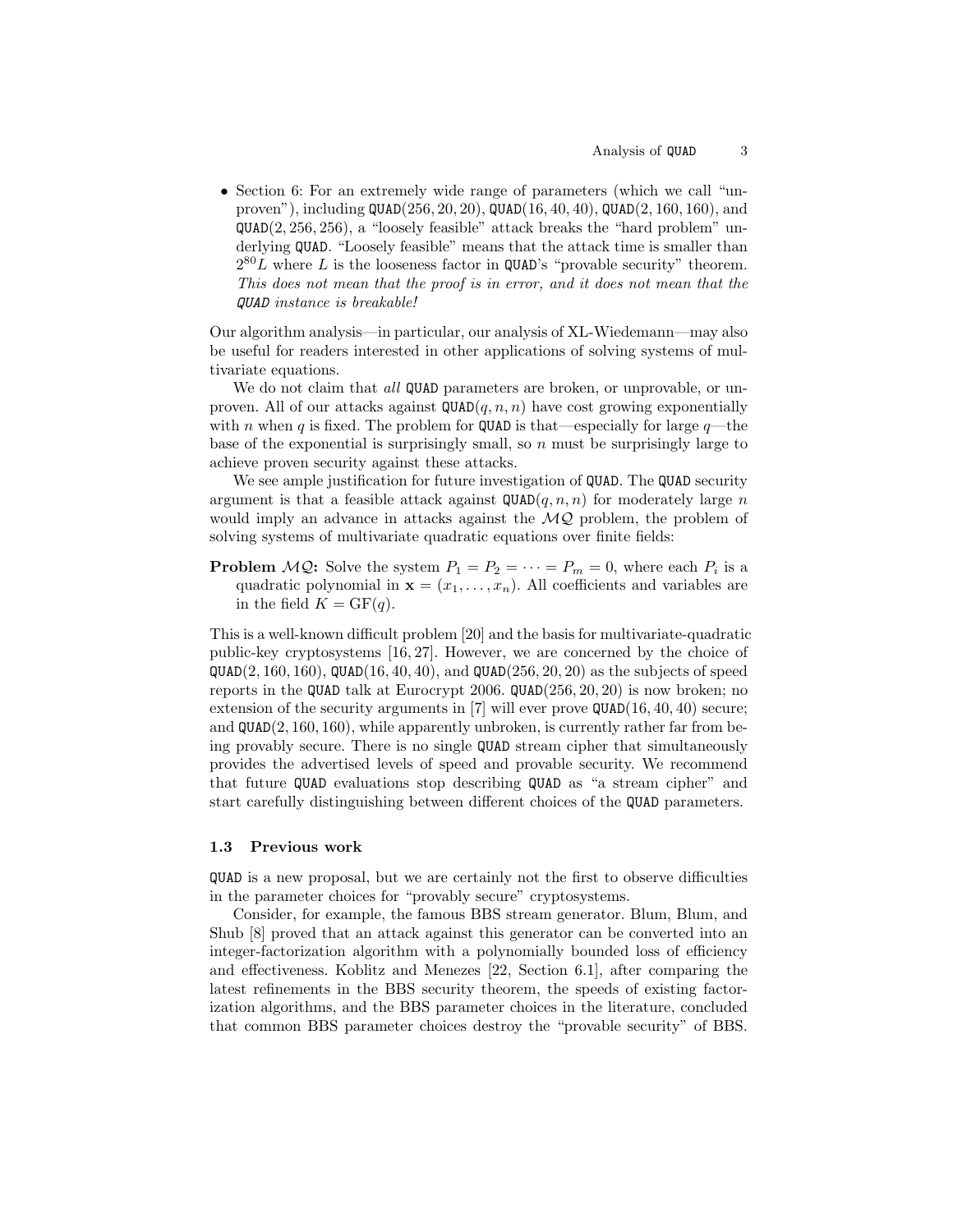The speed comparison between 1024-bit BBS and QUAD(2, 160, 160) in [7, Section 6] issues the same warning regarding 1024-bit BBS ("far from the number of bits of the internal state required for proven security"), but does not highlight the comparable lack of proof for "recommended"  $QUAD(2, 160, 160)$ . See [21] and [22] for more discussions of the limits of "provable security."

Of course, a cryptosystem can be unbroken, and perhaps acceptable to users, without having a security proof. We are not aware of any feasible attacks on any proposed BBS parameter choices. The situation for QUAD is qualitatively different: The QUAD authors reported speeds for  $QUAD(256, 20, 20)$ . This cipher is not merely unprovable but has now actually been broken.

The QUAD paper contains some analysis of parameter choices: [7, page 121] summarizes Bardet's estimates [2] of equation-solving time for  $q = 2$ , and concludes that there is no "contradiction"—i.e., the QUAD security proof does not guarantee 80-bit security for  $2^{40}$  output bits against known attacks—for  $QUAD(2, n, n)$  for  $n < 350$ . We analyze QUAD in much more depth. We go beyond  $q = 2$ , showing that QUAD(16, 40, 40) is unprovable; we consider not just the cost of solving the underlying "hard problem" but also the extra cost of attacking  $QUAD$ , showing that  $QUAD(256, 20, 20)$  is not merely unprovable but also broken; and we cover both theoretical and practical attack complexity, for example discussing the implications of parallelizing communication costs.

#### 1.4 Future work

We suggest using the same classification of levels of danger for parameter choices in other "provably secure" systems—systems having security theorems that deduce the infeasibility of attacks on the cryptosystem, assuming the loose infeasibility of attacks on the underlying "hard problem":

- Unproven parameter choices (e.g., 2048-bit BBS or  $\texttt{QUAD}(2, 160, 160)$  as "recommended"): Known attacks on the underlying "hard problem" are loosely feasible. They might not be feasible, but the gap is smaller than the looseness of the security proof. It is unjustified and somewhat misleading to label these parameters as "provably secure."
- Unprovable parameter choices (e.g., 512-bit BBS or  $\texttt{QUAD}(16, 40, 40)$ ): Known attacks on the underlying "hard problem" are feasible. These parameters would not be "provably secure" even if the proof were tightened.
- Broken parameter choices (e.g.,  $QUAD(256, 20, 20)$ ): Feasible attacks are known on the cryptosystem per se. Users must avoid these parameters.

It would be interesting to see a careful comparison of speeds for "provably secure" systems with parameters that avoid all of these dangers. This is a quite different task from comparing systems such as 1024-bit BBS and QUAD(2, 160, 160), both of which are unbroken but have no security proof; the motivation for "provably secure" systems does not apply to unproven parameter choices.

Our security analysis is essentially independent of the choice of polynomials in QUAD. [7, page 113, second paragraph] suggests, but neither quantifies nor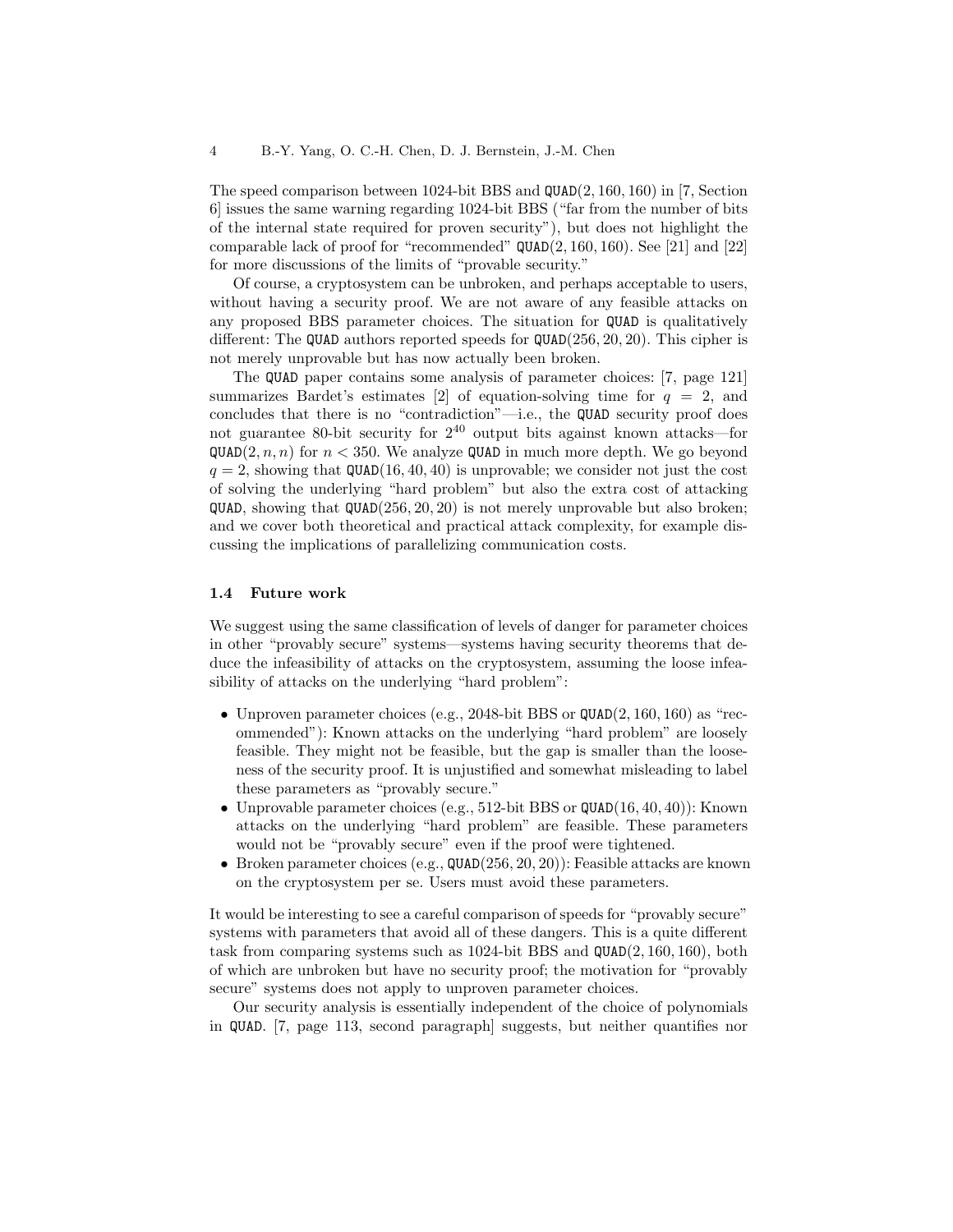justifies, a few "extra precautions" regarding "weak" choices of polynomials. Are some polynomial choices weaker than others? For example, one can save stream-generation time by reducing the density of the quadratic polynomials in QUAD from  $1/2$  to some small  $\varepsilon$ ; what effect does this have on security? How much time can we save in our attacks as  $\varepsilon$  decreases? Exactly how small would  $\varepsilon$  have to be before the Raddum-Semaev attack [26] becomes a problem? There are many obvious directions for future security analysis.

# 2 The QUAD Family of Stream Ciphers

### 2.1 Definition of QUAD

To specify a particular QUAD stream cipher one must specify a prime power q; positive integers n and r; an "output filter"  $\mathbf{P} : GF(q)^n \to GF(q)^r$  consisting of r quadratic polynomials  $P_1, P_2, \ldots, P_r$  in n variables; and an "update function"  $\mathbf{Q}: \mathrm{GF}(q)^n \to \mathrm{GF}(q)^n$  consisting of n quadratic polynomials  $Q_1, Q_2, \ldots, Q_n$  in n variables. These quantities  $q, n, r, P, Q$  are not meant to be secret; they can be published and standardized.

The QUAD cipher expands a secret initial state  $\mathbf{x}_0 \in \mathrm{GF}(q)^n$  into a sequence of secret states  $\mathbf{x}_0, \mathbf{x}_1, \mathbf{x}_2, \mathbf{x}_3, \ldots \in \text{GF}(q)^n$  and a sequence of output vectors  $\mathbf{y}_0, \mathbf{y}_1, \mathbf{y}_2, \mathbf{y}_3, \ldots \in \text{GF}(q)^r$  as follows:

$$
\mathbf{x}_0 \longrightarrow \mathbf{x}_1 = \mathbf{Q}(\mathbf{x}_0) \longrightarrow \mathbf{x}_2 = \mathbf{Q}(\mathbf{x}_1) \longrightarrow \mathbf{x}_3 = \mathbf{Q}(\mathbf{x}_2) \longrightarrow \cdots
$$
\n
$$
\downarrow \qquad \qquad \downarrow \qquad \qquad \downarrow \qquad \qquad \downarrow
$$
\n
$$
\mathbf{y}_0 = \mathbf{P}(\mathbf{x}_0) \qquad \mathbf{y}_1 = \mathbf{P}(\mathbf{x}_1) \qquad \mathbf{y}_2 = \mathbf{P}(\mathbf{x}_2) \qquad \mathbf{y}_3 = \mathbf{P}(\mathbf{x}_3) \qquad \cdots
$$

Typically q is a power of 2, allowing each output vector  $y_i \in GF(q)^r$  to encrypt the next  $r \lg q$  bits of plaintext in a straightforward way.

### 2.2 Parameter restrictions

Can users expect QUAD to be secure no matter how the parameters are chosen? Certainly not. For example,  $\text{QUAD}(2, 20, 20, \textbf{P}, \textbf{Q})$  has only 20 bits in its initial state  $x_0$ , so the initial state can be discovered from some known plaintext by a brute-force search. As another example,  $\texttt{QUAD}(2, 512, 512, 0, \textbf{Q})$  is the "all-zero cipher," a silly stream cipher that always outputs 0. There are other, less obvious, attacks; users considering QUAD need to understand which parameters are broken or potentially so.

The QUAD paper [7, page 114] requires that the public polynomials  $P_1, \ldots, P_r$ and  $Q_1, \ldots, Q_n$  be "chosen randomly." We see conflicting statements regarding the distribution of these random variables: [7, page 112] defines "chosen randomly" as a uniform random choice (coefficients "uniformly and independently drawn"), but [7, page 113] suggests checking for and discarding some choices. Either way, one can reasonably conjecture that "bad" choices of P and Q have a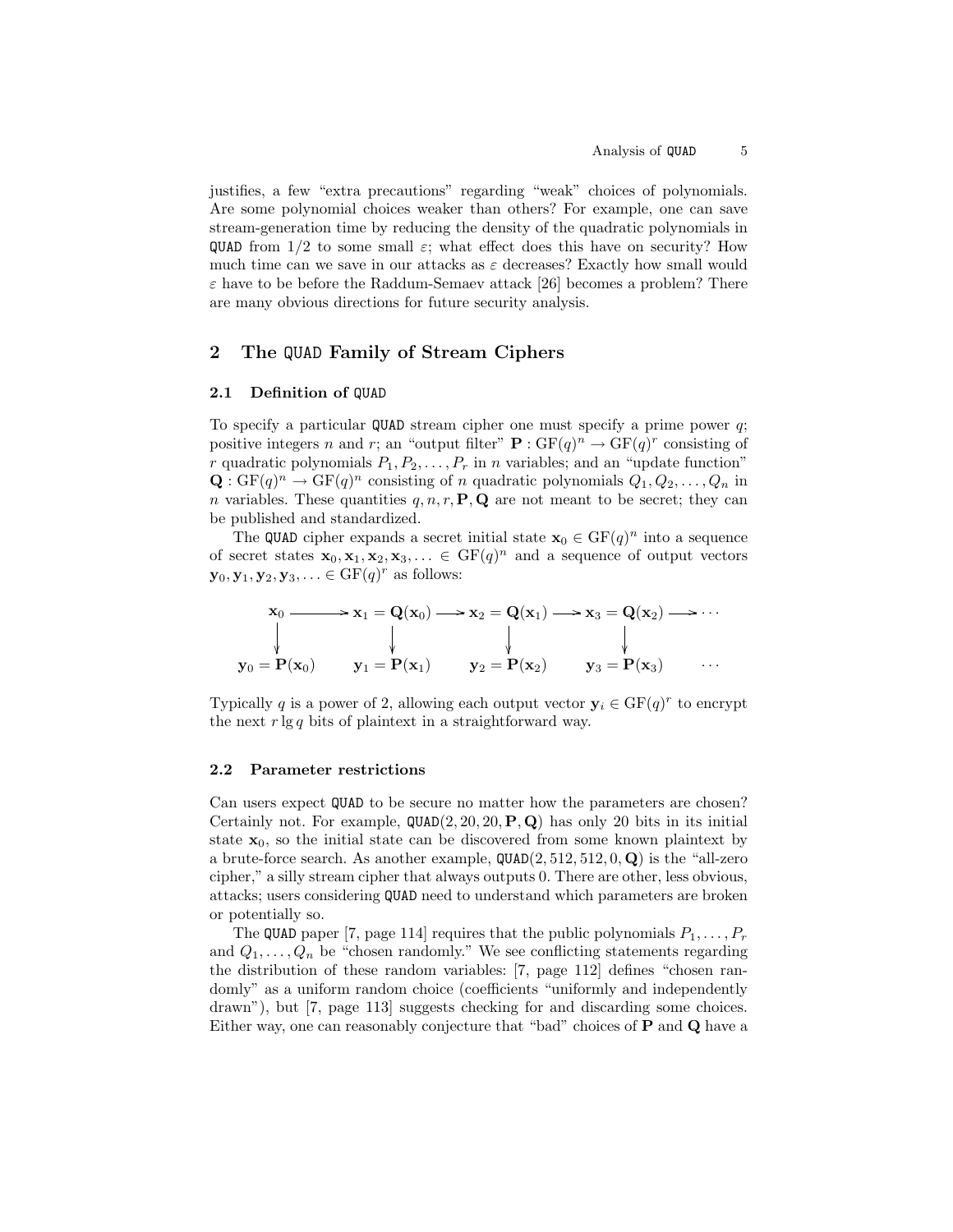negligible chance of occurring. There is no proof of this conjecture, and as mentioned in the introduction we would like to know exactly how P and Q affect security, but that is not the focus of this paper; we consider attacks that work for most choices of P and Q.

## 2.3 Example: QUAD(256, 20, 20)

Choose  $q = 256$ ,  $n = 20$ , and  $r = 20$ . Also choose 40 quadratic polynomials  $P_1, \ldots, P_{20}, Q_1, \ldots, Q_{20}$  in 20 variables. These choices specify a particular QUAD stream cipher. The cipher starts with a secret 20-byte state  $x_0 \in GF(256)^{20}$ ; computes another secret 20-byte state  $\mathbf{x}_1 = (Q_1(\mathbf{x}_0), \ldots, Q_{20}(\mathbf{x}_0))$ ; computes another secret 20-byte state  $\mathbf{x}_2 = (Q_1(\mathbf{x}_1), \ldots, Q_{20}(\mathbf{x}_1));$  and so on. The cipher outputs  $y_0 = (P_1(x_0), \ldots, P_{20}(x_0)); y_1 = (P_1(x_1), \ldots, P_{20}(x_1)); y_2 =$  $(P_1(\mathbf{x}_2), \ldots, P_{20}(\mathbf{x}_2))$ ; and so on.

We specifically warn against using  $\texttt{QUAD}(256, 20, 20)$ . Given the public polynomials  $P_1, \ldots, P_{20}, Q_1, \ldots, Q_{20}$  and the first 40 bytes  $\mathbf{y}_0, \mathbf{y}_1$  of the output stream, our attacks compute the secret 20-byte initial state  $x_0$  in approximately  $2^{66}$ cycles. See Section 4.2 for details.

### 2.4 Nonces

Old-fashioned stream ciphers, such as RC4, compute an output stream starting from a secret key. Modern stream ciphers, such as the eSTREAM submissions, compute an output stream starting from a secret key and a nonce, allowing the same secret key to be used for many separate output streams.

We have presented QUAD as an old-fashioned stream cipher. The QUAD paper actually presents a modern stream cipher. The modern stream cipher begins with an "initialization," converting a secret key and a nonce into a secret initial state  $x_0$ . The modern stream cipher then generates output in exactly the way we have described. Details of the initialization are not relevant to this paper; our attacks recover  $x_0$  no matter how  $x_0$  was generated, breaking both the old-fashioned stream cipher and the modern stream cipher.

Stream ciphers can have "refresh" rules to disrupt the state after some given number of clocks. We do not concern ourselves with this either: initialization and refresh are both considered to be perfectly secure hereafter. For reference, [6] proves one particular setup procedure secure with an extra loss of efficiency.

# 3 How to Solve Multivariate Systems

Modern methods for system all descend spiritually from Buchberger's algorithm of finding Gröbner Bases  $[9]$ , which is still widespread in symbolic mathematics packages both commercial and free (e.g., Maple and Singular). We present some state-of-the-art improvements below, not nearly as well known in general.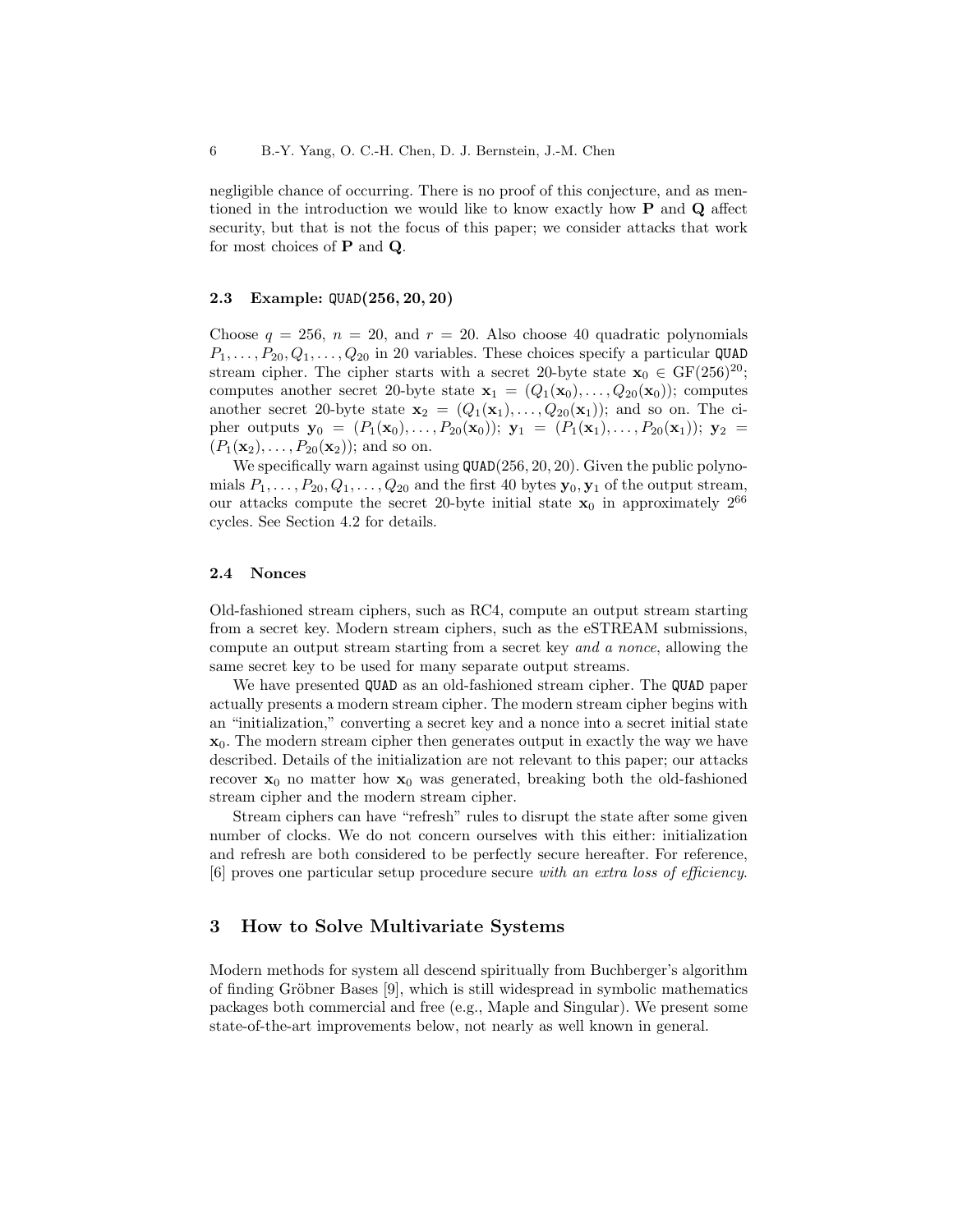### 3.1 History of Lazard-Faugère solvers:  $F_4$ ,  $F_5$ , XL, XL2, FXL

Macaulay generalized Sylvester's matrix to multivariate polynomials [24]. The idea is to construct a matrix whose lines contain the multiples of the polynomials in the original system, the columns representing a basis of monomials up to a given degree. It was observed by D. Lazard [23] that for a large enough degree, ordering the columns according to a monomial ordering and performing row reduction without column pivoting on the matrix is equivalent to Buchberger's algorithm. In this correspondence, reductions to 0 correspond to lines that are linearly dependent upon the previous ones and the leading term of a polynomial is given by the leftmost nonzero entry in the corresponding line.

Lazard's idea was rediscovered in 1999 by Courtois, Klimov, Patarin, and Shamir [12] as **XL**. Courtois *et al* proposed several adjuncts [11, 13, 14] to XL. One tweak called XL2 merits a mention as an easy to understand precursor to  $\mathbf{F}_4$ . Another of these proved to be a real improvement to  $\mathbf{F}_4/\mathbf{F}_5$  as well as XL. This is FXL, where F means "fixing" (guessing at) variables.

Some time prior to this, J. -C. Faugère had proposed a much improved Gröbner bases algorithm called  $\mathbf{F}_4$  [17]. A later version,  $\mathbf{F}_5$  [18], made headlines [19] when it was used to solve HFE Challenge 1 in 2002. Commercially,  $\mathbf{F}_4$ is only implemented in the computer algebra system MAGMA [10].

#### 3.2 Algorithm XL (eXtended Linearization) at degree D

For the rest of this paper, we will denote the monomial  $x_1^{b_1}x_2^{b_2}\cdots x_n^{b_n}$  by  $\mathbf{x}^{\mathbf{b}}$ , and its total degree  $|\mathbf{b}| = b_1 + \cdots + b_n$ . The set of degree-D-or-lower monomials is denoted  $\mathcal{T} = \mathcal{T}^{(D)} = \{ \mathbf{x}^{\mathbf{b}} : | \mathbf{b} | \leq D \}$ .  $|\mathcal{T}|$  is the number of degree  $\leq D$ monomials and denoted  $T^{(D)} = T$ .

Start by multiplying each equation  $p_i$ ,  $i = 1 \cdots m$  by all monomials  $\mathbf{x}^{\mathbf{b}} \in$  $\mathcal{T}^{(D-2)}$ . Reduce as a linear system of the equations  $\mathcal{R}^{(D)} = {\mathbf{x}^{\mathbf{b}}} p_j(\mathbf{x}) = 0$ :  $1 \leq j \leq m, |\mathbf{b}| \leq D-2\},\$  with the monomials  $\mathbf{x}^{\mathbf{b}} \in \mathcal{T}^{(D)}$  as independent variables. Repeat with higher D until we have a solution, a contradiction, or reduce the system to a univariate equation in some variable. The number of equations and independent equations are denoted  $R^{(D)} = R = |\mathcal{R}|$  and  $I^{(D)} =$  $I = \dim(\text{span}\mathcal{R}).$ 

If we accept solutions in arbitrary extensions of  $K = \mathrm{GF}(q)$ , then  $T = \binom{n+D}{D}$ regardless of q. However, most crypto applications require solutions in  $GF(q)$ only. The above expression for  $T$  then only holds for large  $q$ , since we may identify  $x_i^q$  with  $x_i$  and cut substantially the number of monomials we need to manage. This "Reduced XL" (cf. C. Diem [15]) can lead to extreme savings compared to "Original XL," e.g., if  $q = 2$ , then  $T = \sum_{j=0}^{D} {n \choose j}$ .

**Proposition 3.3 ([3, 30])** The number of monomials is  $T = [t^D] \frac{(1-t^q)^n}{(1-t^q)^{n-1}}$  $(1-t)^{n+1}$ which reduces to  $\binom{n+D}{D}$  when q is large. We can then find  $R = R^{(D)} = mT^{(D-2)}$ .

We note that the XL of [12, 13] terminates more or less reliably when  $T-I \leq$  $min(D, q-1)$ , but sparse matrix computation is only possible when  $T - I \leq 1$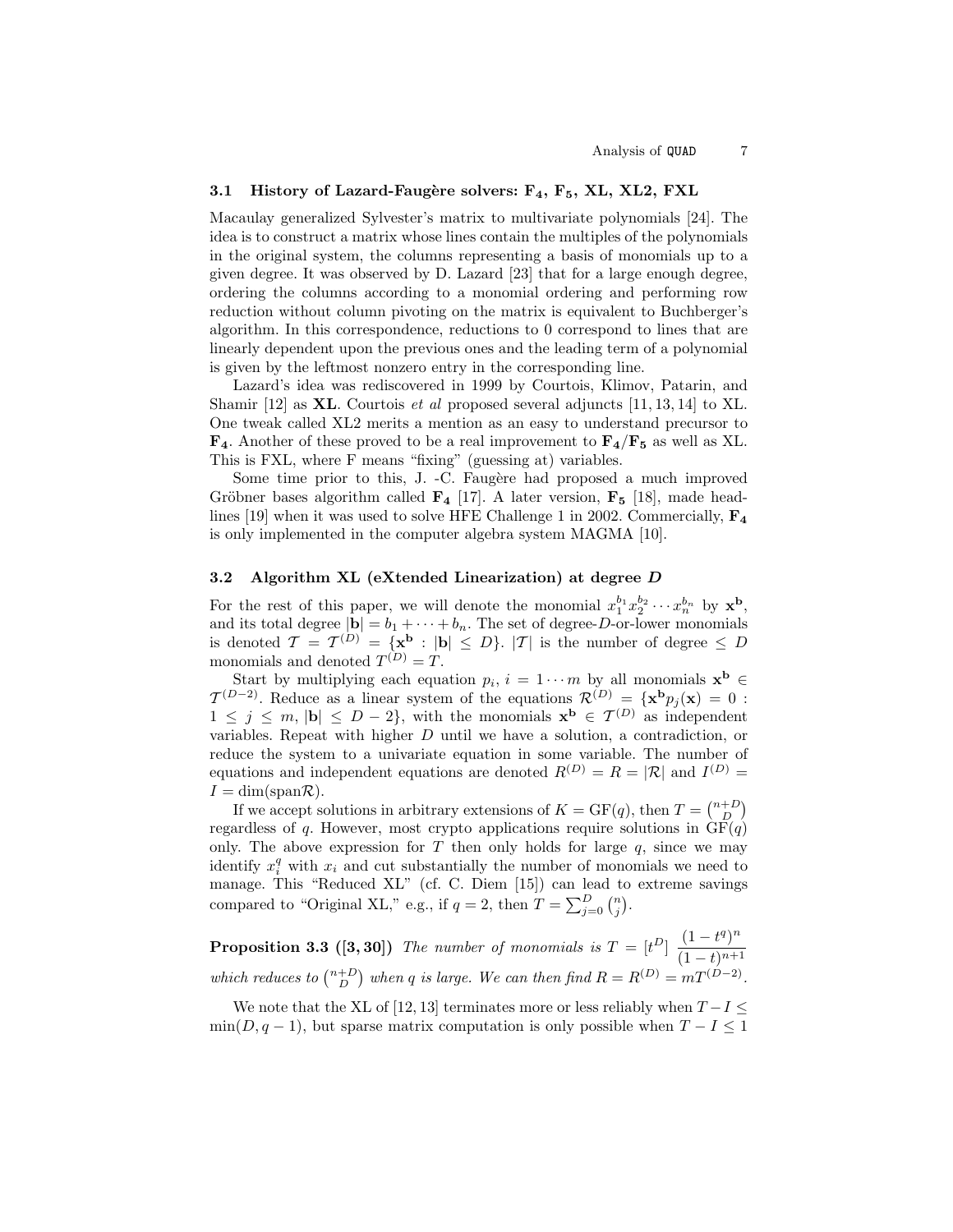[29]. Further, Lazard-Faugère methods work for equations of any degree [4, 30]. If  $deg(p_i) = d$ , we will only multiply the equation  $p_i$  with monomials up to degree  $D - d$  in generating  $\mathcal{R}^{(D)}$ . The principal result is:

**Proposition 3.4 ([30, Theorem 7])** If the equations  $p_i$ , with  $\deg p_i := d_i$ , and the relations  $\mathcal{R}^{(D)}$  has no other dependencies than the obvious ones generated by  $p_i p_j = p_j p_i$  and  $p_i^q = p_i$ , then

$$
T - I = [tD] G(t) = [tD] \frac{(1 - tq)n}{(1 - t)n+1} \prod_{j=1}^{m} \left( \frac{1 - tdj}{1 - tq dj} \right).
$$
 (1)

After a certain degree  $D_{XL}$ , called the degree of regularity for XL, such that  $D_{XL} := \min\{D : [t^D] \ G(t) \leq 0\}$  is the smallest D such that Eq. 1 cannot hold if the system has a solution, because the right hand side of Eq. 1 goes nonpositive. If the boldfaced condition above holds for as long as possible (which means for degrees up to  $D_{XL}$ , we say that the system is K-semi-regular or q-semiregular (cf.  $[3, 30]$ ). Diem proves [15] for char 0 fields, and conjectures for all K that (i) a generic system (no algebraic relationship betweem the coefficients) is K-semi-regular and (b) if  $(p_i)_{i=1\cdots m}$  are not K-semi-regular, I can only decrease from the Eq. 1 prediction. Most experts [15] believe the conjecture that a random system behaves like a generic system with probability close to 1.

Corollary 3.5  $T - I = [t^D] \left( (1-t)^{-n-1} \prod_{j=1}^m (1-t^{d_i}) \right)$  for generic equations if  $D \leq \min(q, D_{XL}^{\infty})$ , where  $D_{XL}^{\infty}$  is the degree of the lowest term with a nonpositive coefficient in  $G(t) = \left( (1-t)^{-n-1} \prod_{j=1}^m (1-t^{d_i}) \right)$ .

We would note that  $(F)XL$  is a solver and not a true Gröbner basis method as  $\mathbf{F}_4$  and  $\mathbf{F}_5$  is. However, the analysis much parallels that of  $\mathbf{F}_4$ - $\mathbf{F}_5$  by Dr. Faugère et al, hence the categorical name "Lazard-Faugère" solvers.

## 3.6 XL2,  $F_4$  and  $F_5$

XL2 [13] is a tweak of XL as follows: Tag each equation with its maximal degree. Run an elimination on the system with monomials in degree-reverse-lex. In the remaining (row echelon form) system, multiply by each variable  $x_1, x_2 \cdots$  all remaining equations with the maximum tagged degree and eliminate again. When we cannot eliminate all remaining monomials of the maximum degree, increment the operating degree and reallocate more memory.

 $XL+XL2$  can be considered a primitive or inferior matrix form of  $\mathbf{F}_4$  or  $\mathbf{F}_5$  [1].  $\mathbf{F}_4$  inserts elimination between expansion stages, which compresses the number of rows that needs to be handled.  $\mathbf{F}_5$  is a further refinement of  $\mathbf{F}_4$ . The set of equations is actually generated one by one (or the matrix row by row). In the process, an algebraic criterion is used to determine, ahead of an elimination process, whether a row will be reduced to zero or not and only the meaningful rows are retained. A complication resulting from the tagging is that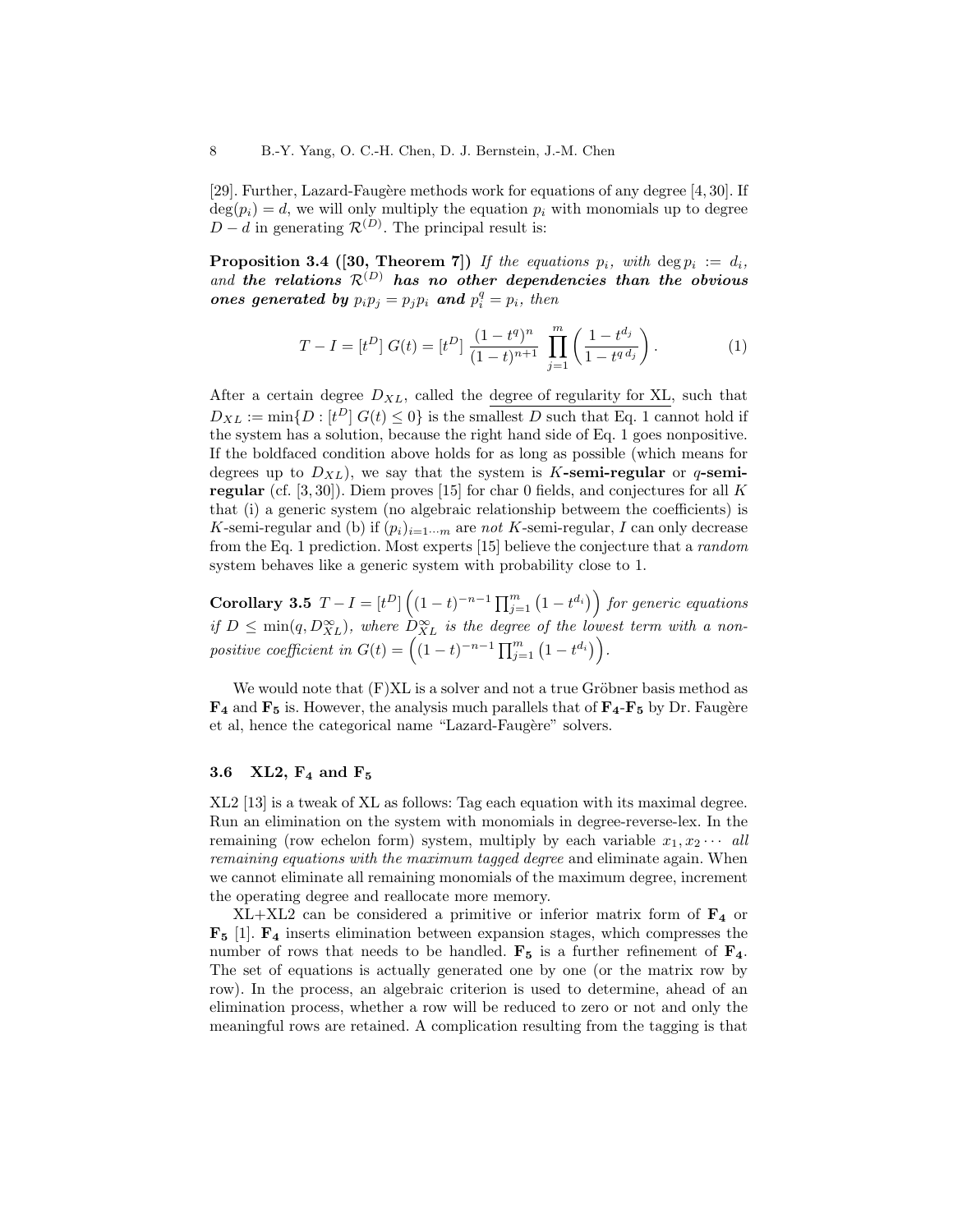the elimination must be done in a strictly ordered way. This corresponds in the matrix form to no row exchanges in a Gaussian. There are two separate degrees in  $\mathbf{F}_4/\mathbf{F}_5$ , an apparent operating degree  $D_{F4}$  and a higher intrinsic degree equal to that of the equivalent XL system. For the full power of  $\mathbf{F}_4$  or  $\mathbf{F}_5$ , auxillary algorithms such as FGLM are needed. See [17, 18] for complete details.

**Proposition 3.7** ([3]) If the eqs.  $p_i$  are q-semi-regular, at the operating degree

$$
D_{reg} := \min \left\{ D : [t^D] \; \frac{(1 - t^q)^n}{(1 - t)^n} \; \prod_{i=1}^m \left( \frac{1 - t^{d_i}}{1 - t^{q d_i}} \right) < 0 \right\}
$$

both  $\mathbf{F}_4\text{-}\mathbf{F}_5$  will terminate. Note that by specializing to a large field, we find

$$
D_{reg}^{\infty} := \min\left\{ D : [t^D] \ (1-t)^{-n} \prod_{i=1}^m (1-t^{d_i}) < 0 \right\}. \tag{2}
$$

If we compare this formula with Cor. 3.5, we see that the only difference is a substitution of n for  $n + 1$ . In other words, we are effectively running with one fewer variable in the large field case. This explains why  $\mathbf{F}_4\text{-}\mathbf{F}_5$  can be much faster than XL. However, the savings is smaller over small fields like  $GF(2)$ , and even for large fields, removing one variable may not be enough of a savings, because the systems that we aim to solve will spawn millions of monomials (variables). Eliminating in the usual way means that we will run out of memory before time.

According to the description we received from the MAGMA project and Dr. Faugère, even though memory management is very critical, elimination is still relatively straightforward in current implementations of  $\mathbf{F}_4$ - $\mathbf{F}_5$ , and in the process we see reasonably dense matrices, not extremely sparse ones. All said,  $\mathbf{F}_4$ - $\mathbf{F}_5$  are still the most sophisticated general system-solving algorithms today.

### 3.8 Practicalities: XL with Wiedemann, and Ramifications

Table 1 lists our tests in solving generic equations with  $\mathbf{F}_4$  over GF(256). That we only have 2GB main memory is not critical to our inability to solve equations in the realm of 20 byte-sized variable in as many equations, because we also ran into a SIGMEM (out of memory) error with a 15-variable, 15-equation system on a 16 GB RAM system.

| $ m-n $ $D_{XL}$ |                     | $D_{req}$                                                              |  |  | $ n=9 n=10 $ $n=11 $ $n=12 $ $n=13 $                                      |
|------------------|---------------------|------------------------------------------------------------------------|--|--|---------------------------------------------------------------------------|
|                  | 2m                  | m                                                                      |  |  | $(6.090 \, 46.770 \, 350.530 \, 3322.630 \, \text{sigma})$                |
|                  | $m_{\rm c}$         | $+ \frac{m+1}{m+1}$                                                    |  |  | $\vert 1.240 \vert 8.970 \vert 53.730 \vert 413.780 \vert 2538.870 \vert$ |
|                  | $\lceil m+1 \rceil$ | $\frac{m+2-\sqrt{m+2}}{2}$   0.320   2.230   12.450   88.180   436.600 |  |  |                                                                           |

**Table 1.** System-solving time (sec): MAGMA 2.12, 2GB RAM, Athlon64x2 2.2GHz

**Conclusion:** We will run out of memory using any Lazard-Faugère solver, including  $\mathbf{F}_4 - \mathbf{F}_5$ , if our equation-solving is not tailored to sparse matrices. Many authors used  $T^{2.8}$  (or  $T^{2.376}$ !) as the cost function. This is why we don't.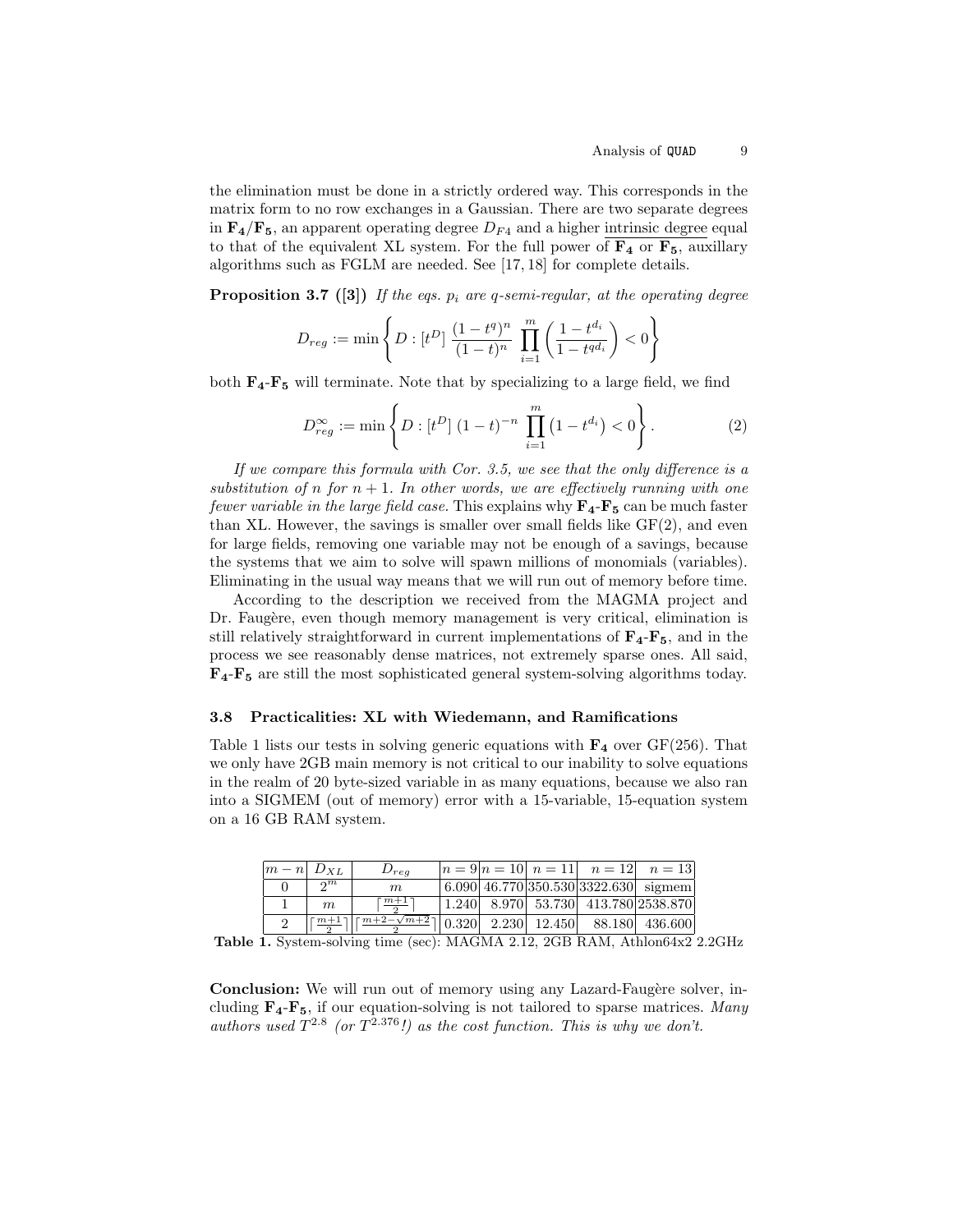*Example 3.1.* If we try to attack QUAD directly using  $\mathbf{F}_4$ - $\mathbf{F}_5$ , we will be solving 20 variables from 20 quadratic equations and 20 quartic equations over (say GF(256)). We will run into 6906900 monomials at degree 9 with (eventually) a fairly dense matrix. This is not feasible.

We must take advantage of the sparsity of Macaulay matrix. Solving the same system via XL with a Krylov subspace method means that we will run into 30045105 monomials at degree 10, but with a sparse matrix of only 200 or so entries per row with 5 bytes per entry. The whole thing can fit in a single machine with 32GB or (much easier) distributed among a cluster.

Three well-known methods (all utilizing the existence of Krylov subspaces) adapt well to sparse matrices: Conjugate Gradient, Lanczos, and Wiedemann. There are two reasons to prefer Wiedemann. While Lanczos and CG usually takes about N (as opposed to  $3N$ ) multiplications by the matrix A, they are restricted to symmetric matrices. Furthermore, Wiedemann has no worries about the self-orthogonality issue and is easier to program.

### Algorithm: XL (with homogenous Wiedemann)

- 1. Create the extended Macaulay matrix of the system to a certain degree  $D_{XL}$ .
- 2. Randomly delete some rows then add some columns to form a square system,  $A\mathbf{x} = 0$  where dim  $A = \beta T + (1 - \beta)R$ . Usually we can succeed with  $\beta = 1$ .
- 3. Apply the homogeneous version of Wiedemann's method to solve for x:
	- (a) Set  $k = 0$  and  $g_0(z) = 1$ , and take a random **b**.
	- (b) Choose a random  $\mathbf{u}_{k+1}$  [usually the  $(k+1)$ -st unit vector].
	- (c) Find the sequence  $\mathbf{u}_{k+1}A^i\mathbf{b}$  starting from  $i = 0$  and going up to  $2N 1$ .
	- (d) Apply  $g_k$  as a difference operator to this sequence, and run the Berlekamp-Massey over  $GF(q)$  on the result to find the minimal polynomial  $f_{k+1}$ .
	- (e) Set  $g_{k+1} := f_{k+1}g_k$  and  $k := k+1$ . If  $deg(g_k) < N$  and  $k < n$ , go to (b).
- 4. Compute the solution **x** using the minpoly  $f(z) = g_k(z) = c_m z^m + c_{m-1} z^{m-1} +$  $\cdots + c_{\ell} z^{\ell}$ : Take another random **b**. Start from  $\mathbf{x} = (c_m A^{m-\ell} + c_{m-1}A^{m-\ell-1} + c_m A^{m-\ell})$  $\cdots + c_{\ell}1$ )**b**, continuing to multiply by A until we find a solution to  $Ax = 0$ .
- 5. In the event that the random choice in Step 2 went awry and we dropped an essential equation, or if the system had more than one solution to begin with, the nullity  $\ell$  will be more than 1, and we will have to repeat the check below at every point of a linear subspace (q points).
- 6. Obtain the solution from the last few elements of x and check its correctness.

**Proposition 3.9 (cf.** [4, 30]) The expected running time of XL is roughly  $C_{XL} \sim$  $3\tau T\mathfrak{m}$  where  $\tau = kT$  is the total (and k the average) number of terms in an equation, one multiplication  $\mathfrak{m} \approx (c_0 + c_1 \lg T)$  cycles, and  $c_0, c_1$  depend on the architecture. E.g. on x86, when  $q = 256$ ,  $T < 2^{24}$ , each multiplication cost about 14 cycles on a P4 (3 consecutively dependent loads from L1 cache plus change). On a K8 or P-M/Core, it takes 11 cycles on the same serial code, but in  $x86-64$ mode, some loop-unrolling can get it down to about 8.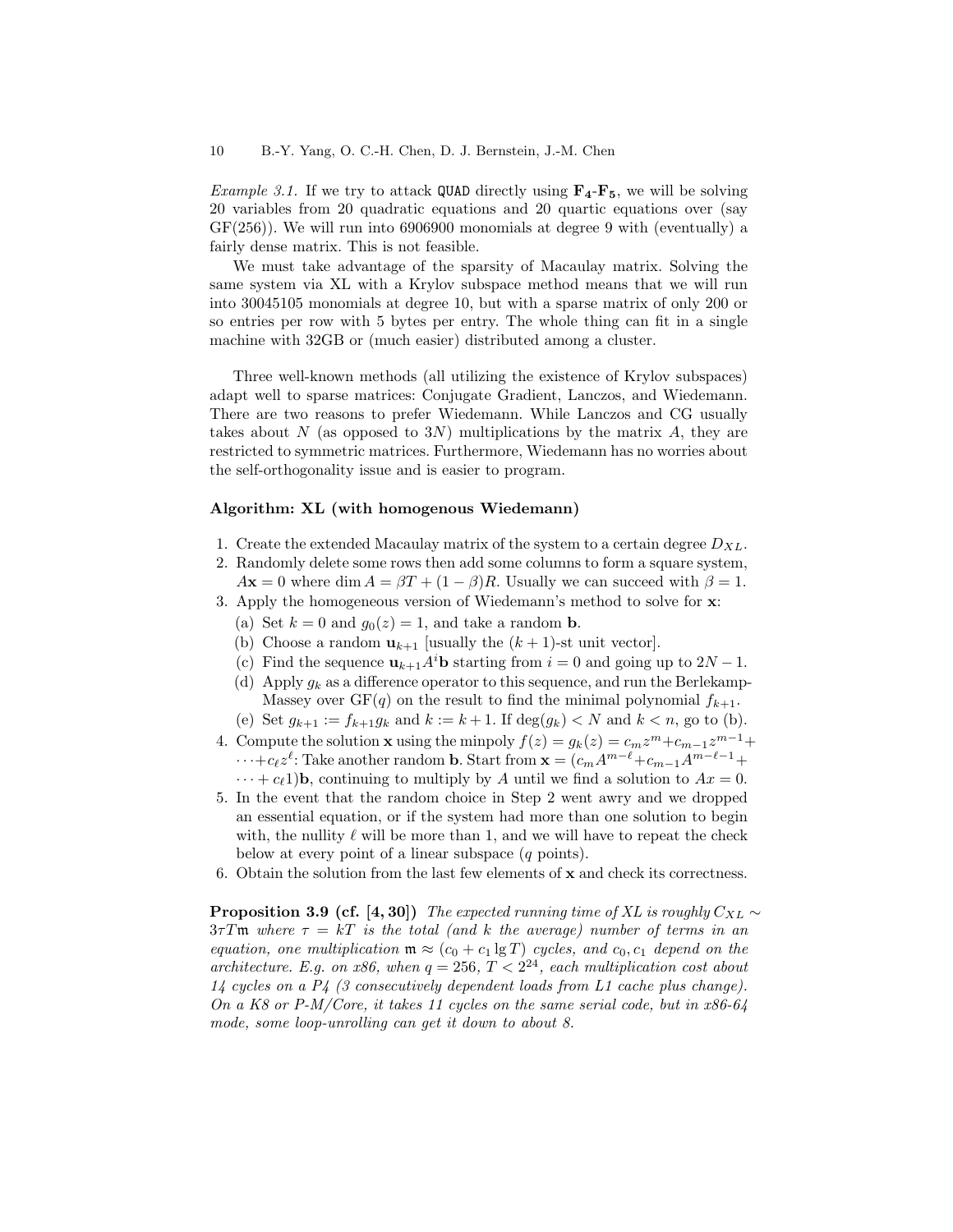# 4 Broken Parameters for QUAD

## 4.1 Overview: Using Algebraic Attacks Against QUAD

The QUAD paper [7, Section 5] contains the following statement regarding algebraic attacks: "QUAD was designed to resist algebraic attack techniques. As a matter of fact, the key and IV loading and keystream generation mechanisms of QUAD are based upon the iteration of quadratic systems whose associated equations are conjectured to be computationally impossible to solve."

Can we try to solve  $P(x_0) = y_0$  directly? Yes, but even for  $q = 256$ ,  $r = 20$ , that takes about  $2^{80}$  cycles [29]. We propose instead to solve the equations  $P(x_0) = y_0$  and  $P(Q(x_0)) = y_1$  for the initial state  $x_0$  using (F)XL-Wiedemann.

The attacker is given the quadratic polynomials  $P$  and  $Q$ , which presumably are public, and the two initial stream-cipher outputs  $y_0, y_1$ , for example from a successful guess regarding the initial bytes of plaintext. The unknown state  $x_0$  consists of *n* variables from GF(*q*). The equation  $P(x_0) = y_0$  consists of *r* quadratic equations in those n variables. The equation  $P(Q(x_0)) = y_1$  consists of  $r$  quartic equations in those  $n$  variables. The attack solves the combined quadratic-quartic system to find  $x_0$ . At this point the attacker can compute the subsequent stream-cipher output  $y_2, y_3, \ldots$ 

Note: we can also frame the attack as *given any consecutive stream-cipher* output blocks  $y_i$ ,  $y_{i+1}$ , compute the state  $x_i$  and all subsequent state and output blocks. This means that known-plaintext attacks will be particularly effective.

The cost of this attack is, aside from negligible setup costs, the cost of solving r quadratic equations and r quartic equations in n variables over  $GF(q)$ , which in turn is dominated by solving a large sparse matrix equation. In the rest of this section we consider the cost of  $(F)XL-Wiedemann$  for various choices of  $(q, n, r)$ . In particular, we show that the attack is feasible against QUAD(256, 20, 20).

## 4.2 Example: Breaking QUAD(256, 20, 20)

**Proposition 4.3** For  $q > 10$ , a q-semiregular system of 20 quadratics and 20 quartics can be solved over  $GF(q)$  in no more than  $2^{63}$   $GF(q)$ -multiplications (for  $q = 256$ , about  $2^{66}$  cycles).

*Proof.* The minimum degree to find a nonpositive coefficient in  $(1-t)^{-21}(1-t)$  $(t^2)^{20}(1-t^4)^{20}$  is  $D_{XL} = 10$ , we have  $T = {30 \choose 10} = 30045015$ , the number of initial equations is  $R = 20 \times {28 \choose 8} + 20 \times {26 \choose 6} = 66766700$ , and the total number of terms in those equations is  $\tau = 20\binom{28}{8}\binom{22}{2} + 20\binom{26}{6}\binom{24}{4} = 63287924700$ . Hence the number of multiplications needed is bounded by  $3T\tau \lesssim 2^{63}$ , or about  $2^{66}$ cycles. If we can cut down to a  $T \times T$  system (which usually succeeds), then it takes  $3T(\tau T/R) \sim 2^{60}$  multiplications, or about  $2^{63}$  cycles.

In contrast,  $QUAD(16, 40, 40)$  is not directly breakable by this attack. Here, the first non-positive coefficient of  $(1-t)^{-41}(1-t^2)^{40}(1-t^4)^{40}$  happens at  $D_{XL} = 14$ . So for  $q > 14$ ,  $T = 3245372870670$ . We find solving a q-semiregular system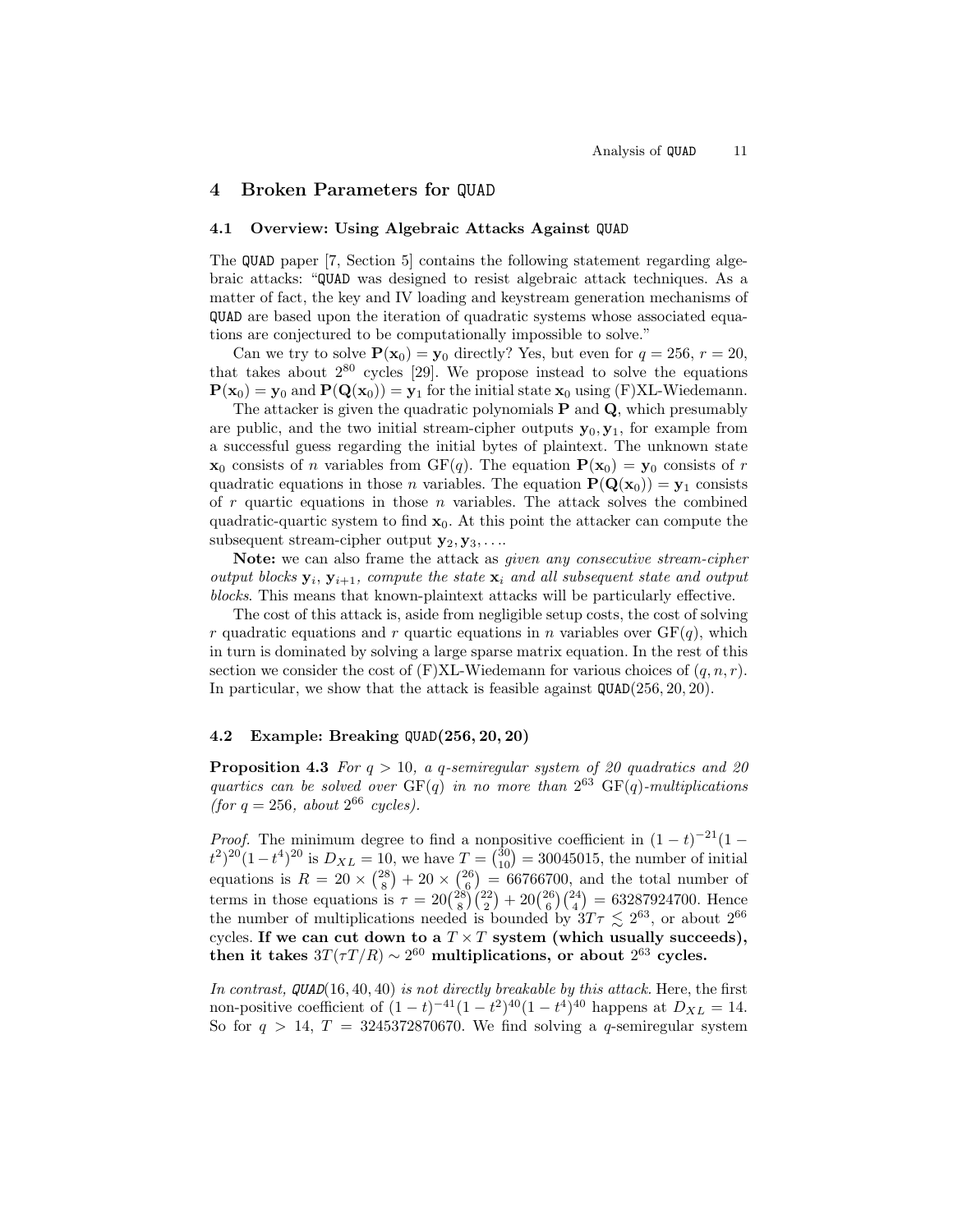of 40 quadratics and 40 quartics over  $GF(q)$  XL-Wiedemann to take  $\lesssim 2^{95}$ m (about  $2^{100}$  cycles). Guessing variables may cut the memory requirement and aid parallelization but does not decrease the number of multiplications. This means that  $QUAD(q, 40, 40)$  is considerably below a 128-bit security level, but we know of no attack below the 80-bit security level considered in [7].

**Observation:** Unless it is possible to run the elimination in  $\mathbf{F}_4$ - $\mathbf{F}_5$  with a speed that matches the sparse matrix solvers, these more sophisticated methods would be dragged down by the amount of memory and memory operations required. E.g., against  $\text{QUAD}(256, 20, 20)$ , even though we are operating  $\mathbf{F}_5$  with a lower  $D_{F5} = 9$ .  $T_{F5} = 6906900$ , and there is just too much memory needed.

**Conjecture:** For generic (i.e., most random) **P**, **Q** and  $y_0, y_1$ ,  $P(x) = y_0$  and  $P(Q(x)) = y_1$  is 256-semiregular.

We cannot produce a hard proof, but we include a set of our test results (all using i386 code on a P4) as Table 2. The timings for  $n = 6$  all the way up to  $n = 15$  are consistent with our theoretical predictions. Furthermore, the timings for a QUAD(256,  $n, n$ ) attack are identical to the timings for n randomly generated quadratics plus n randomly generated quartics in n variables.

| $\boldsymbol{n}$  |                                                                                                     |                   |                 |      | 10   |                 |                 | 13   | 14                                | ЪL                                                                                                                                                                                                                                    |  |
|-------------------|-----------------------------------------------------------------------------------------------------|-------------------|-----------------|------|------|-----------------|-----------------|------|-----------------------------------|---------------------------------------------------------------------------------------------------------------------------------------------------------------------------------------------------------------------------------------|--|
|                   |                                                                                                     |                   |                 |      |      |                 |                 |      |                                   |                                                                                                                                                                                                                                       |  |
| $C_{\rm XL}$      | 1.22                                                                                                | 4.49              | $6.08 \cdot 10$ |      |      |                 |                 |      |                                   | $\left[2.29 \cdot 10^{2} \right]$ 7.55 $\cdot 10^{2} \left[2.30 \cdot 10^{3} \right]$ 5.12 $\cdot 10^{4} \left[1.54 \cdot 10^{5} \right]$ 4.39 $\cdot 10^{5} \left[1.17 \cdot 10^{6} \right]$                                         |  |
| $\log C_{\rm XL}$ | $ 2.85 \cdot 10^{-1} $                                                                              | 2.17              | 5.92            | 7.84 | 9.56 | $1.12 \cdot 10$ | $1.56 \cdot 10$ |      | $1.72 \cdot 10$   $1.87 \cdot 10$ | $2.02 \cdot 10$                                                                                                                                                                                                                       |  |
| m                 | $9.24 \cdot 10^{2}$                                                                                 | $1.72 \cdot 10^3$ |                 |      |      |                 |                 |      |                                   | $\left[6.44\cdot10^{3}\right]$ 1.14 $\cdot$ $10^{4}\right]$ 1.94 $\cdot$ $10^{4}\right]$ 3.28 $\cdot$ $10^{4}\left]$ 1.26 $\cdot$ $10^{5}\left]$ 2.03 $\cdot$ $10^{5}\left]$ 3.20 $\cdot$ $10^{5}\left $ 4.90 $\cdot$ $10^{5}\right]$ |  |
| aTm               | 49                                                                                                  | 65                | 96              | 120  | 147  | 177             | 245             | 288  | 335                               | 385                                                                                                                                                                                                                                   |  |
| clks              | 28.8                                                                                                | 23.5              | 15.3            | 14.6 | 13.6 | 12.1            | 13.1            | 12.9 | 12.8                              | 12.7                                                                                                                                                                                                                                  |  |
|                   | <b>Table 2.</b> Direct XL-Wiedemann attack on $QUAD(256, n, n)$ , MS C++7; P-D 3.0GHz, 2GB DDR2-533 |                   |                 |      |      |                 |                 |      |                                   |                                                                                                                                                                                                                                       |  |

T: #monomials, aTm: average terms in a row, clks: number of clocks per multiplication.

# 4.3 Asymptotics for Attacking  $QUAD(q, n, n)$  Directly (q large)

$$
D_{XL} = \min\left\{ D : [t^D] \frac{1}{(1-t)^{n+1}} \left( (1-t^2)(1-t^4) \right)^n < 0 \right\},\,
$$

gives the degree D of the eventual XL operation. Here,  $D = (w + o(1))n$ , and  $w \approx$  smallest positive zero w of  $\oint \frac{(1-z^2)^n(1-z^4)^n}{(1-z)^{n+1}z^{wn+1}}dz = \oint \frac{dz}{z(1-z)} \left(\frac{(1+z)(1-z^4)}{z^w}\right)^n$ (cf. [28]). As usual in such situations, the expression on the RHS can only vanish when the saddle point equation of this integral has double roots (a "monkey saddle"), and here the saddle point equation is  $(w-5)z^4 + z^3 - z^2 + z - w = 0$ which has a double root when w is very close to 0.2 (actually  $\approx 0.200157957$ ). So  $\lg T/n \to (1+w) \lg(1+w) - w \lg w \approx 0.78$ . Assuming Wiedemann solving to continue without a problem, this means that the system will be solvable in  $2^{1.56n+o(n)} \times$  (polynomial in *n*) asymptotically.

Suppose we use, in addition to the degree-2 and degree-4 equations, the degree-8 equations  $P(Q(Q(x_0))) = y_2$ . This reduces the final degree to

$$
D_{XL} = \min\left\{ D : [t^D] \frac{1}{(1-t)^{n+1}} \left( (1-t^2)(1-t^4)(1-t^8) \right)^n < 0 \right\},\,
$$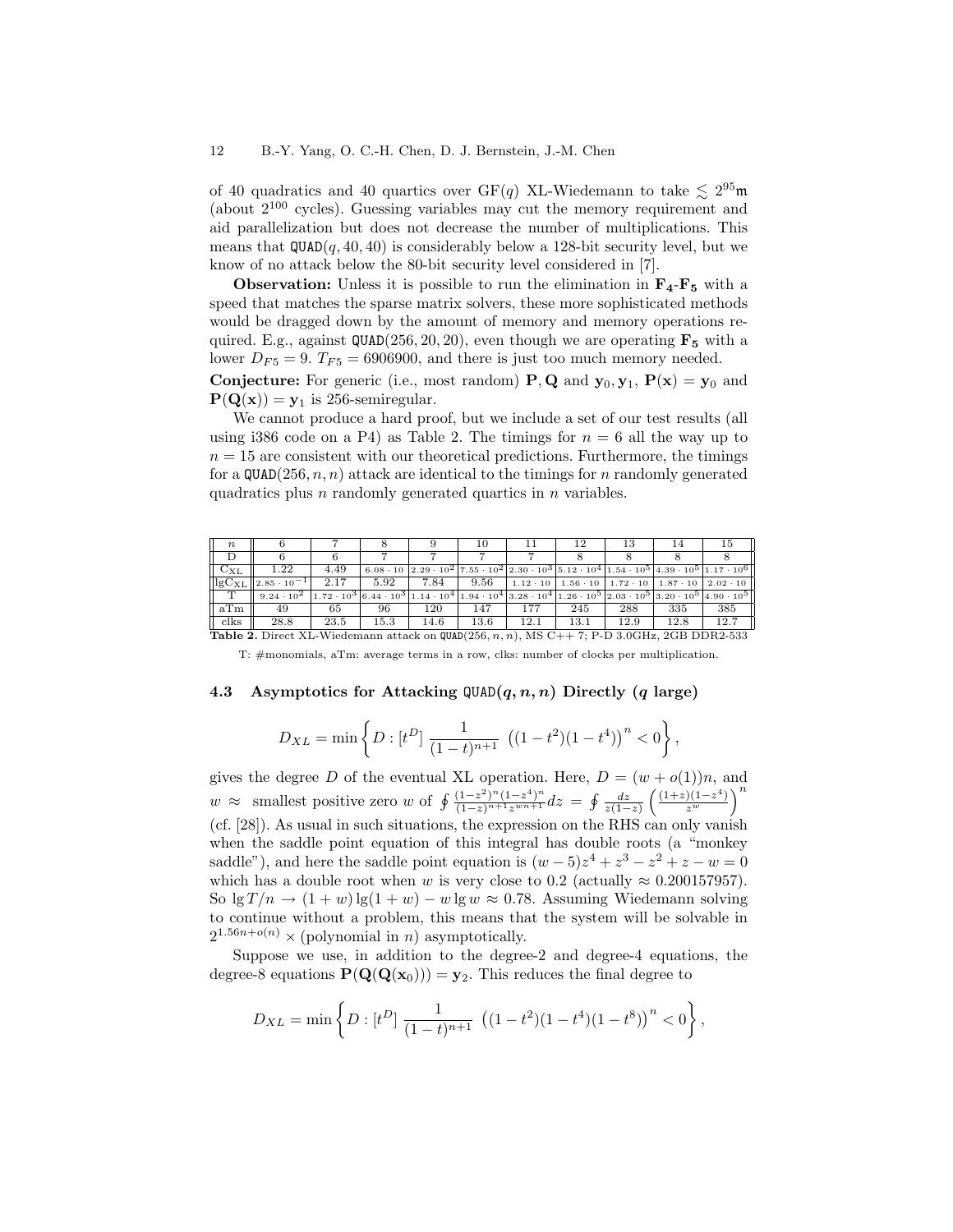

Fig. 1. Logarithmic growth of direct QUAD attack time over  $GF(256)$ , optimal D



Fig. 2. Logarithmic growth of direct QUAD attack time over GF(256),  $D = 7$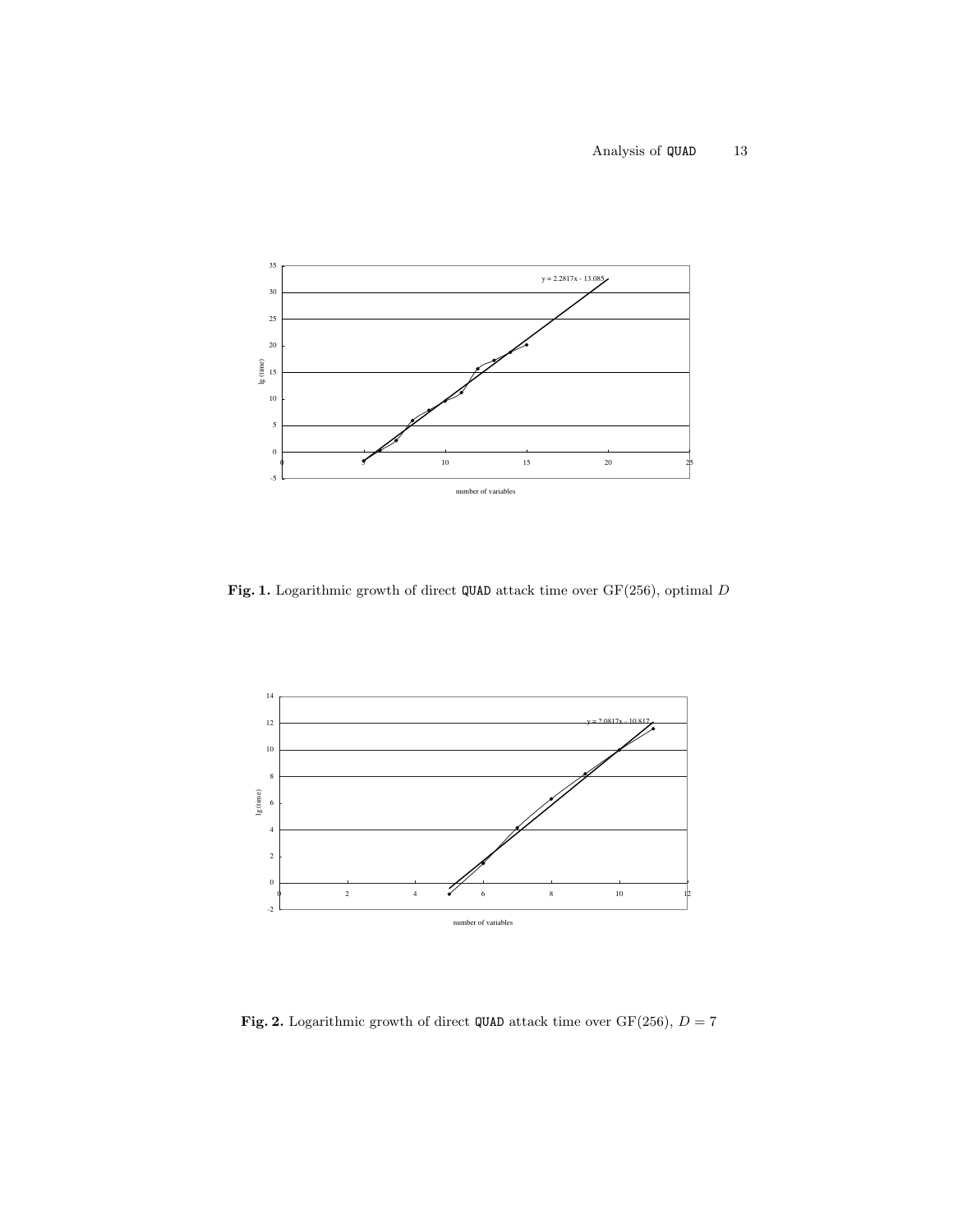

**Fig. 3.** Logarithmic growth of direct QUAD attack time over  $GF(256)$ ,  $D = 8$ 

differentiating with respect to z and then finding the root of the discriminant gets us  $w \approx 0.1991777370$  which confirms our suspicion that higher-degree equations provide very little improvement in the cost of the attack for large q.

## 4.4 Asymptotics for Attacking  $QUAD(2, n, n)$  Directly

For  $q = 2$  there is noticeably more benefit from using higher-degree equations and from guessing variables. We combine *n* quadratic equations  $P(x_0) = y_0$ , *n* quartic equations  $\mathbf{P}(\mathbf{Q}(\mathbf{x}_0)) = \mathbf{y}_1$ , and so on through n equations  $\mathbf{P}(\mathbf{Q}^{\ell}(\mathbf{x}_0)) =$  $y_\ell$  of degree  $2^\ell$ . The degree of operation of XL is

$$
D_{XL} \gtrsim \min\left\{ D : [t^D] \; \frac{(1+t)^n}{(1-t)} \; \left( (1+t^2)(1+t^4) \cdots (1+t^{2^\ell}) \right)^{-n} < 0 \right\},\,
$$

where equality holds for 2-semi-regular systems, and which for  $\ell \to \infty$  becomes  $D_{XL} = \min \{ D : [t^D] (1-t)^{n-1} (1+t)^{2n} < 0 \}$ . If we guess at f variables, then we have  $D_{FXL} = \min \{ D : [t^D] (1-t)^{n-1} (1+t)^{2n-f} < 0 \}$ . Let  $c = f/n$ . We would like to find a c for which the running time is smallest.

**Proposition 4.5** ([4]) We have the following asymptotics

1. If  $f/m \to \alpha$  as  $f, m \to \infty$ , then

$$
D_{reg} = \min \left\{ D : [t^D] \ (1-t)^f (1+t)^m < 0 \right\} \sim \left( \frac{1}{2} - \sqrt{\alpha} + \frac{\alpha}{2} \right) m + o(m^{1/3}).
$$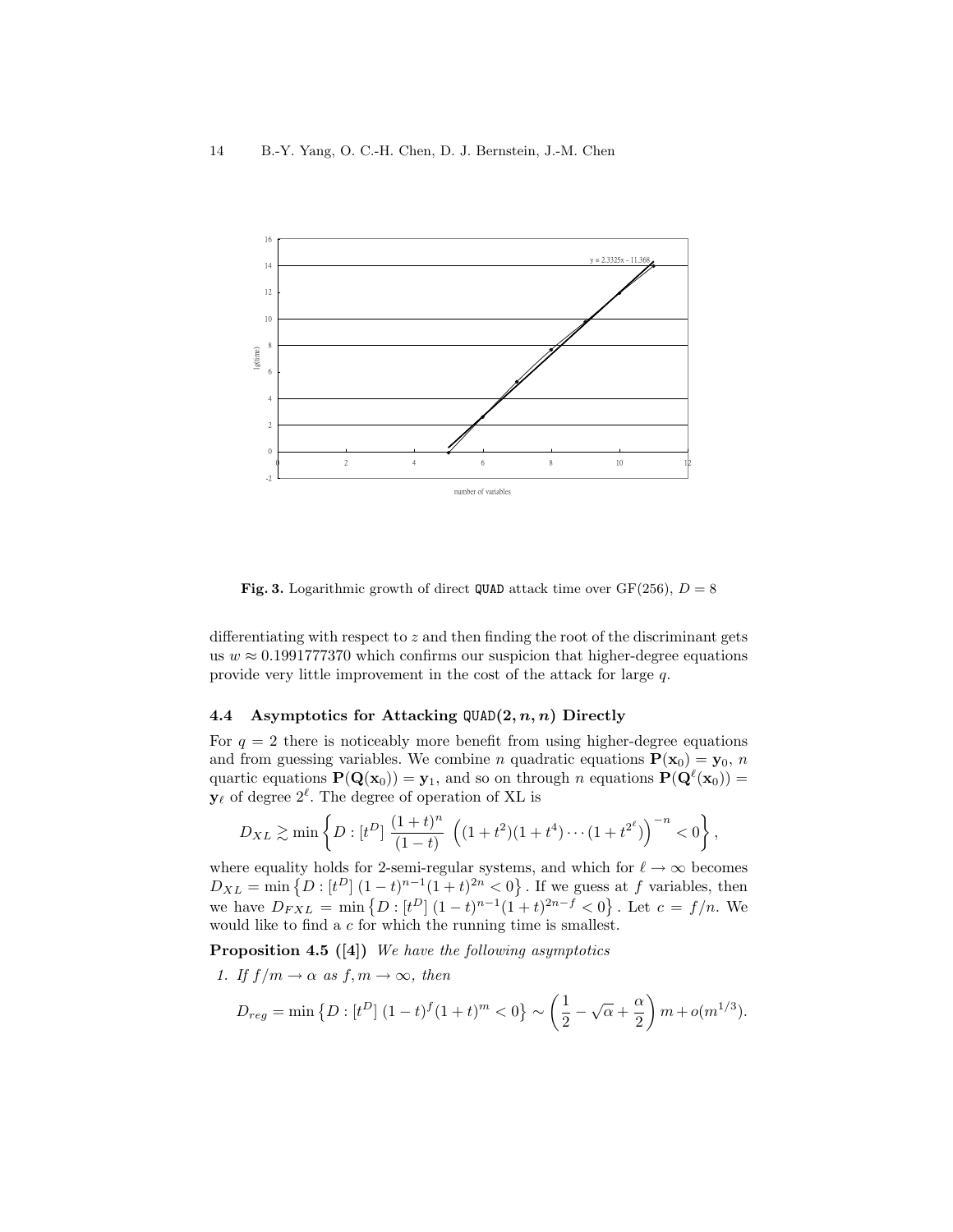2. If 
$$
D/n \to w
$$
, then  $\lg T/n \to -w \lg w - (1 - w) \lg (1 - w)$ .  
Using the above, we see that  $D_{FXL} \sim \left(\frac{1}{2} - \sqrt{2 - c} + \frac{2 - c}{2}\right)n$ , hence for XL-  
Wiedemann, as  $n \to \infty$ , the limiting exponential factor  $\frac{\lg C_{FXL}}{n} \to$ 

$$
2\Big((2-c)\lg(2-c)-\big(\tfrac{3-c}{2}-\sqrt{2-c}\big)\lg\big(\tfrac{3-c}{2}-\sqrt{2-c}\big)-\big(\tfrac{1-c}{2}+\sqrt{2-c}\big)\lg\big(\tfrac{1-c}{2}+\sqrt{2-c}\big)\Big)+c.
$$

Due to constraints in asymptotic analysis which are too lengthy to discuss here, this expression is only guaranteed to hold for small  $c$  and may not continue to hold as c goes up. But it is clear that asymptotically, FXL is the correct approach here. A rough estimate is that the security under the direct attack is  $2^{1.02n}$  with  $XL$ , and  $2^{0.86n}$  with best FXL.

### 4.6 Which Field Is Best?

Our analysis suggests that after taking into account all known improvements, to achieve any particular level of security against known attacks,  $q = 2$  needs considerably more variables than a large q, the ratio being about  $1.56/0.86 \approx$ 1.81. The QUAD user can try to save time by increasing q and reducing the number of variables. Our current impression is that  $q = 256$  is not a good choice: the extra cost of arithmetic in  $GF(q)$  offsets the smaller number of variables and polynomial coefficients to be manipulated. However,  $q = 16$  or  $q = 4$  may be better. These estimates will have to be updated if faster attacks are discovered.

# 4.7 The State of System-Solving Cryptanalysis

We have shown that Lazard-Faugère solvers, particularly XL with a sparse matrix solver, can be very useful in attacking generic systems, or at least systems that have generic or randomly created elements. In some cases such simple approaches are more useful than the really sophisticated variations.

There is a problem we ran into when trying to organize a medium-scale parallel cluster to help crack a QUAD instance. It is desirable to partition the matrix because memory capacity is always a problem. Yet in Block Lanczos and Block Wiedemann each computer must hold a copy of the entire matrix. If we do the naive parallelization, then the communications cost goes up squarely as the cluster size but the efficiency gain only linearly. This will take a good tuning.

# 5 Unprovable Parameters for QUAD

### 5.1 Overview: Attacking the Underlying Hard Problem

The QUAD paper [7, page 110] states that the security of QUAD "is provably reducible to the intractability of the MQ problem [15], which consists of finding a solution (if any) to a multivariate quadratic system of m quadratic equations in  $n$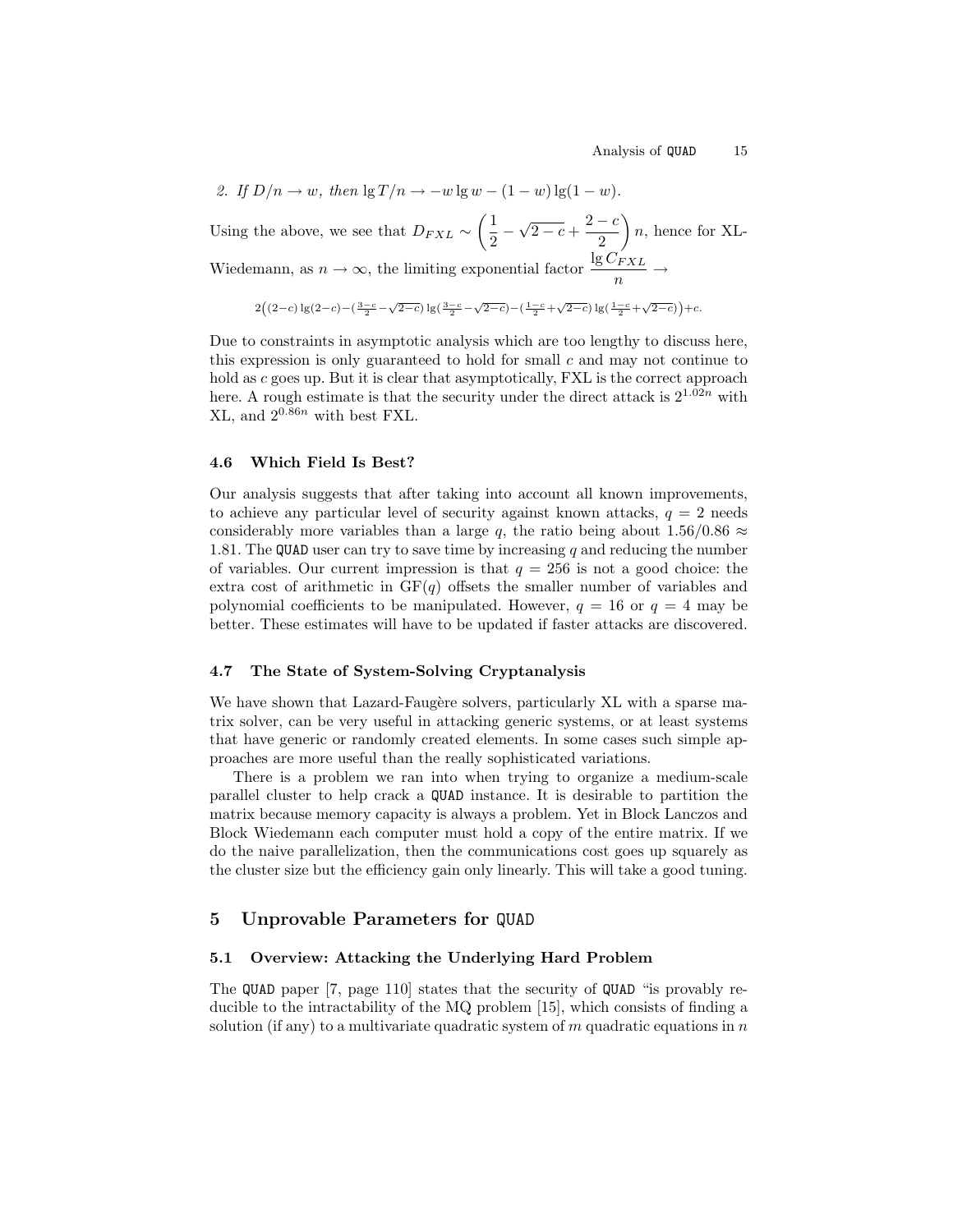variables over a finite field  $GF(q)$ , typically  $GF(2)$ ." Here  $m = n+r$ . The quoted statement means that there is a proof that *assumes* that  $\mathcal{MQ}$  is intractable and concludes that QUAD is secure.

We emphasize that the intractability of the  $MQ$  problem is not a theorem; it is a hypothesis. For some parameter choices, the hypothesis is plausible. For other parameter choices, the hypothesis is false. For example, we show in this section how to break 80 quadratic equations in 40 variables over  $GF(16)$ .

For parameters where the associated  $MQ$  instance is shown to be not "hard," any attempt to show provable security starting from the hardness of the  $MQ$ problem becomes hopeless; hence our terminology "unprovable." Note that unprovable parameters can be analyzed even before a proof has been claimed or written down; unprovability is deduced purely from the parameter choices for the underlying "hard problem."

### 5.2 Example: QUAD(256, 20, 20)

We return to  $QUAD(256, 20, 20)$  as an illustrative example. What the quoted statement says in this case is that the security of  $QUAD(256, 20, 20)$  follows from the difficulty of solving 40 quadratic equations in 20 variables over GF(256).

Is solving 40 random quadratic equations in 20 variables over  $GF(256)$  actually difficult? No, not at all! We can compute from Prop. 3.5 that  $D_{XL} = 5$ and  $T = 53130$ . The maximum number of terms per equation is  $k \lesssim 231$ , so on a P4,  $C_{XL} \approx 9 \times 10^{12} \lesssim 2^{45}$ . To summarize: XL-Wiedemann takes  $< 2^{45}$  cycles, which is only a few hours on a decent computer.

To verify our estimates, we carried out this computation the same evening that we began to study the security of QUAD. XL-Wiedemann solved the equations on schedule. The fairly mature  $\mathbf{F}_4$  in MAGMA version 2.12 did the same job in about a quarter of the time, presumably using more memory.

Of course, after establishing the breakability of QUAD(256, 20, 20) in Section 4, we could apply the contrapositive of the "provable security" of QUAD to deduce the breakability of the corresponding  $MQ$  system. However, this circuitous approach would be considerably harder to verify than a direct attack on  $\mathcal{MQ}$ . We also observe a significant gap between the cost of the  $MQ$  attack and the cost of the QUAD attack. Showing unprovability of a set of QUAD parameters is easier than showing breakability.

## 5.3 Example: QUAD(16, 40, 40)

For QUAD(16, 40, 40), we can verify (cf. Prop. 3.5)  $D = 8, T = 377348994$ , and  $k \leq 861$ . Since the storage will come to about 800 GB among a small cluster, we will assume AMD64 or a similar architecture, and it will take about 8 cycles a multiplication before tuning, and a total of  $3 \times 8 \times 377348994^2 \times 861 \approx 3 \times 10^{20} \le$  $2^{72}$  cycles. With a little work, such as unrolling by hand the critical loop, we can expect to cut this down to  $2^{71}$  on an Opteron.

These attacks are considerably below the specified  $2^{80}$  security level. We conclude that  $\texttt{QUAD}(16, 40, 40)$  is unprovable.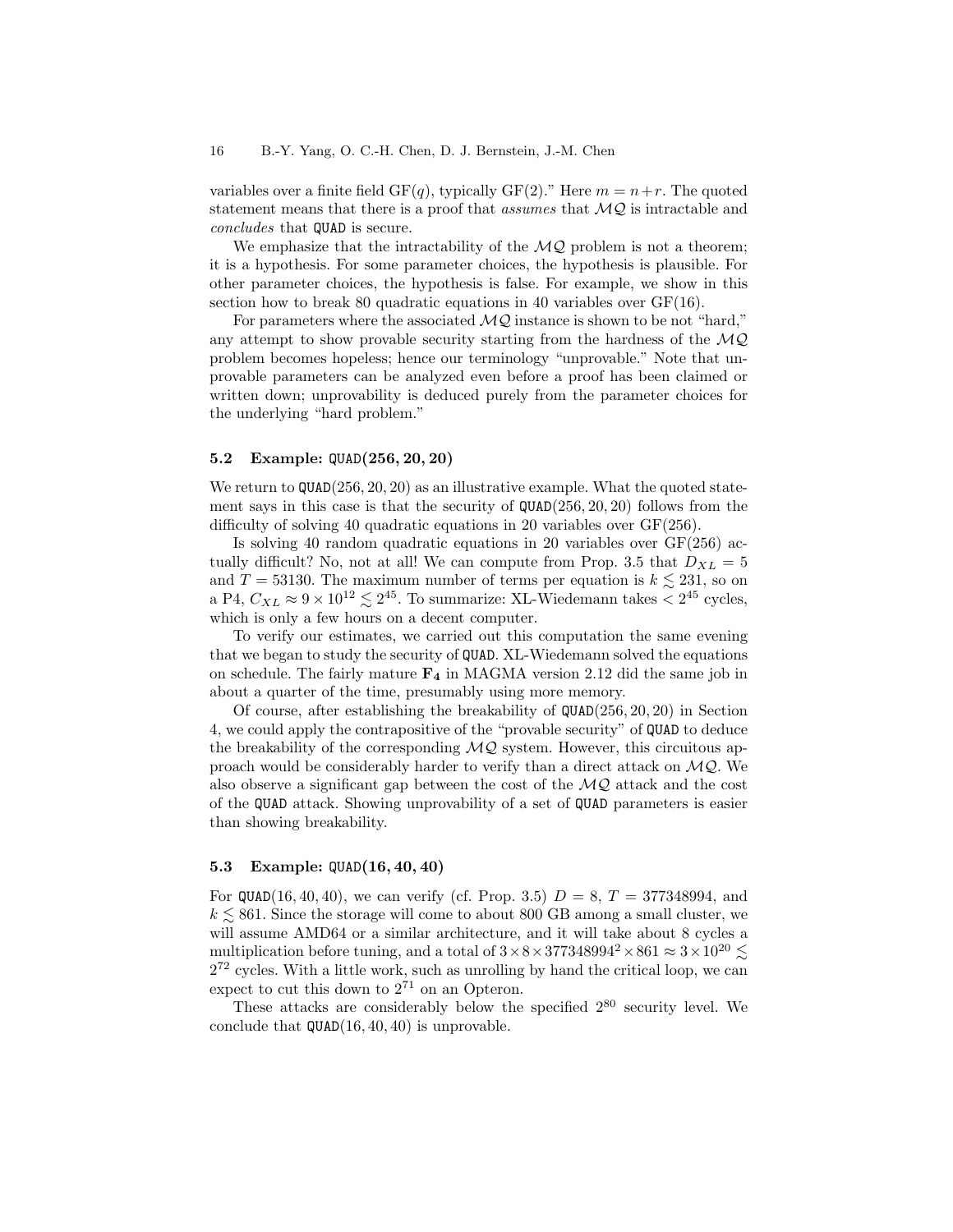# 5.4 Examples: QUAD(2, 160, 160), (2, 256, 256), (2, 350, 350)

For QUAD(2, 160, 160):  $D = 13$  (this time cf. Prop. 3.4), but this time  $T =$ 4801989157032669149, and  $k \le 12881$  which makes it rather difficult to fit everything into memory. An optimistic 6-cycles-per-multiplication hypothesis, ignoring space problems, leads to an estimate of approximately  $2^{140}$  cycles.

For QUAD(2, 256, 256):  $D = 19$ ,  $T = 25707968047799666061215057489$  or  $\lesssim$  $2^{94}$ .  $C_{XL} \approx 2^{205}$ m. For QUAD (2,350,350),  $D = 24$ ,  $T \lesssim 2^{123}$ .  $C_{XL} \lesssim 2^{263}$ m. [In the astronomical realm, a multiplication may take rather more than 6 cycles.]

# 6 Proven and Unproven Parameters for QUAD

There are several limitations on what was actually proven in [7]. We focus on one limitation, namely the lack of tightness in [7, Theorem 4].

The theorem does not claim that a QUAD attack implies an  $MQ$  attack with the same efficiency. It says that a QUAD attack implies an  $MQ$  attack with a bounded loss of efficiency: specifically, if  $\lambda n$  bits of output from QUAD(2, n, r) can be distinguished from uniform with advantage  $\epsilon$  in time T, then a random  $MQ$  system of  $n + r$  equations in n variables over  $GF(2)$  can be solved with probability  $2^{-3} \epsilon/\lambda$  in time

$$
T' \le \frac{2^7 n^2 \lambda^2}{\epsilon^2} \left( T + (\lambda + 2)T_S + \log \left( \frac{2^7 n \lambda^2}{\epsilon^2} \right) + 2 \right) + \frac{2^7 n \lambda^2}{\epsilon^2} T_S,
$$

where  $T_S :=$  time to run one block of  $\texttt{QUAD}(2, n, r)$ .

How could we conclude the security of  $QUAD$ —a lower bound on T, such as  $T \geq 2^{80}$ —from this theorem? A minor point is that the theorem would need to be extended to all q, not just  $q = 2$ , and proven; we will make the (questionable) assumption that this is done, and that it does not produce worse time bounds. The major point is that we would need to assume a much larger lower bound on T', compensating for (among other things) a factor of  $2^{10}n^2\lambda^3/\epsilon^3$ . For example, as in [7] let's accept  $\epsilon$  as large as 0.01, and let's put  $L = \lambda n = 2^{40}$ . The extra factor is then  $2^{150}/n$ . The theorem cannot conclude  $T \geq 2^{80}$  without assuming that  $T' \geq 2^{230}/n$ . Let's check this against cases studied in Section 5:

- QUAD(256, 20, 20): Unproven. Our (computer-verified) estimate is  $T' \leq 2^{45}$ .
- QUAD(16, 40, 40): Unproven, we estimate  $T' \leq 2^{71}$ .
- QUAD(2, 350, 350): Proven, if there are no better  $MQ$  attacks. We estimate  $T' \approx 2^{263}$ m. A  $2^{80}$  distinguishing attack would lead to an  $\approx 2^{221}$ m expectedtime solution. Note  $T' \approx 2^{222}$ m for QUAD(2, 320, 320), which should suffice.
- QUAD(2, 160, 160): Unproven  $(T' \leq 2^{140}, [7]$  specified this as unproven).
- QUAD(2, 256, 256): Proven for the parameters [7]  $L = 2^{22}$ ,  $\epsilon = 0.01$ , if there are no better  $MQ$  attacks. We estimate  $T' \approx 2^{205}$ m where we need  $2^{168}$ m.

Why did [7] overestimate n? The  $N^{2.376}$  formula discounts an expected big coefficient, compensating for our improvement to  $N^{2+\epsilon}$  and then some.

The bottom line is that *all three* QUAD parameter choices used for speed reports in the QUAD talk at Eurocrypt 2006 are unproven, although the gap in the  $QUAD(2, 160, 160)$  case might be closed by a tighter security proof.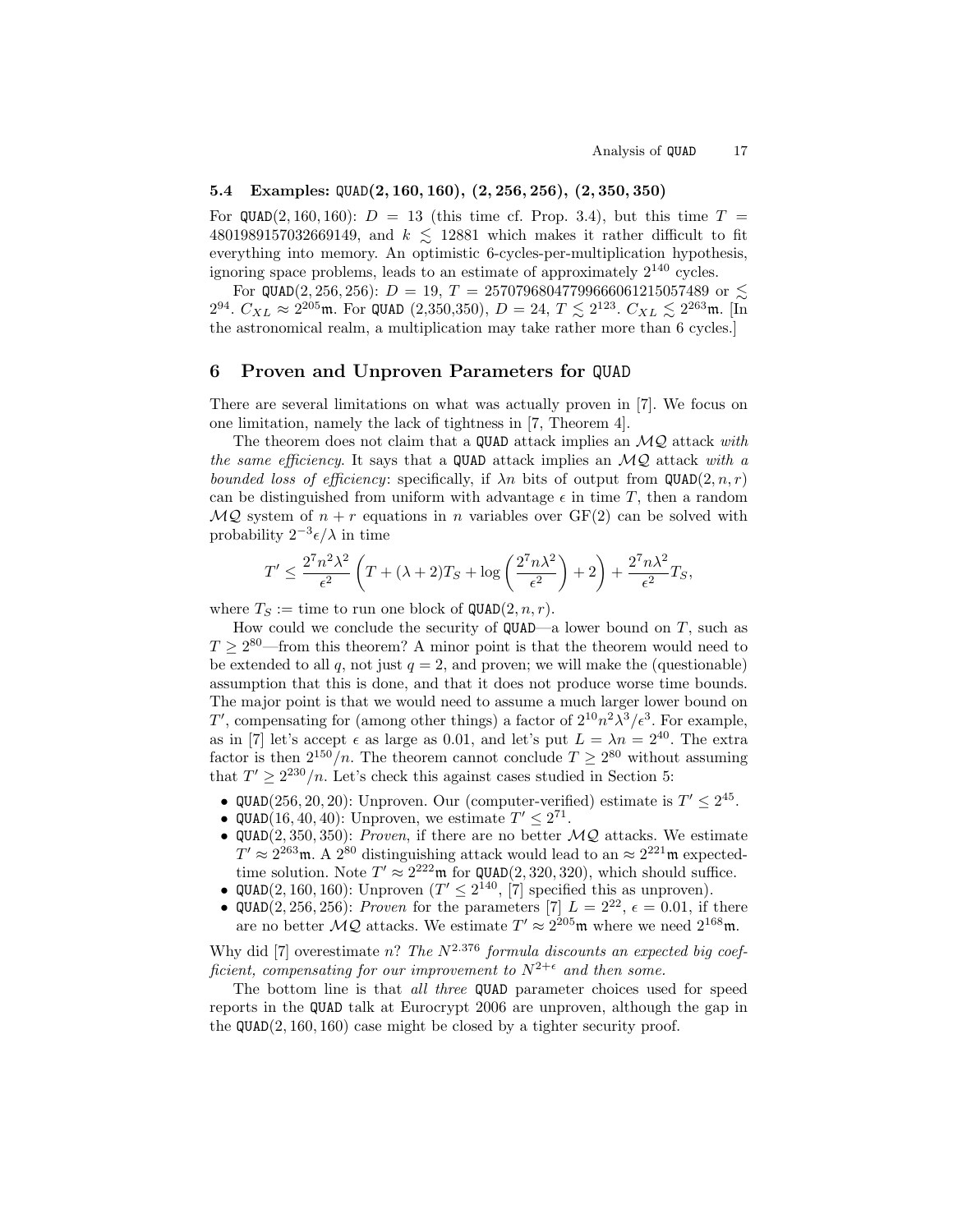# References

- 1. G. Ars, J.-C. Faugère, H. Imai, M. Kawazoe, and M. Sugita. Comparison between XL and Gröbner Basis algorithms. In AsiaCrypt [25], pages 338–353.
- 2. M. Bardet. Étude des systèmes algébriques surdétermininés. Applications aux codes correcteurs et á la cryptographie. PhD thesis, Université Paris VI, 2004.
- 3. M. Bardet, J.-C. Faugère, and B. Salvy. On the complexity of gröbner basis computation of semi-regular overdetermined algebraic equations. In Proceedings of the International Conference on Polynomial System Solving, pages 71–74, 2004.
- 4. M. Bardet, J.-C. Faug`ere, B. Salvy, and B.-Y. Yang. Asymptotic expansion of the degree of regularity for semi-regular systems of equations. In P. Gianni, editor, MEGA 2005 Sardinia (Italy), 2005.
- 5. C. Berbain, O. Billet, and H. Gilbert, Efficient implementations of multivariate quadratic systems. Workshop record distributed at 13th Annual Workshop on Selected Areas in Cryptography, August 2006.
- 6. C. Berbain and H. Gilbert. On the security of IV dependent stream ciphers. Workshop record distributed at 14th Annual Workshop on Fast Software Encryption, March 2007.
- 7. C. Berbain, H. Gilbert, and J. Patarin. QUAD: A practical stream cipher with provable security. In S. Vaudenay, editor, EUROCRYPT, volume 4004 of Lecture Notes in Computer Science, pages 109–128. Springer, 2006.
- 8. L. Blum, M. Blum, and M. Shub. Comparison of two pseudo-random number generators. pages 61–78, New York, 1983. Plenum Press.
- 9. B. Buchberger. Ein Algorithmus zum Auffinden der Basiselemente des Restklassenringes nach einem nulldimensionalen Polynomideal. PhD thesis, Innsbruck, 1965.
- 10. Computational Algebra Group, University of Sydney. The MAGMA Computational Algebra System for Algebra, Number Theory and Geometry. http://magma.maths. usyd.edu.au/magma/.
- 11. N. Courtois. Algebraic attacks over  $GF(2^k)$ , application to HFE challenge 2 and Sflash-v2. In Public Key Cryptography  $-$  PKC 2004, volume 2947 of Lecture Notes in Computer Science, pages 201–217. Feng Bao, Robert H. Deng, and Jianying Zhou (editors), Springer, 2004. ISBN 3-540-21018-0.
- 12. N. T. Courtois, A. Klimov, J. Patarin, and A. Shamir. Efficient algorithms for solving overdefined systems of multivariate polynomial equations. In Advances in  $Cryptology - EUROCRYPT 2000$ , volume 1807 of Lecture Notes in Computer Science, pages 392–407. Bart Preneel, editor, Springer, 2000. Extended Version: http://www.minrank.org/xlfull.pdf.
- 13. N. T. Courtois and J. Patarin. About the xl algorithm over gf(2). In The Cryptographer's Track at RSA Conference 2003, volume 2612 of Lecture Notes in Computer Science, pages 141–157. Springer, 2003.
- 14. N. T. Courtois and J. Pieprzyk. Cryptanalysis of block ciphers with overdefined systems of equations. In Advances in Cryptology — ASIACRYPT 2002, volume 2501 of Lecture Notes in Computer Science, pages 267–287. Yuliang Zheng, editor, Springer, 2002.
- 15. C. Diem. The xl-algorithm and a conjecture from commutative algebra. In Asia-Crypt [25], pages 323–337. ISBN 3-540-23975-8.
- 16. J. Ding, J. Gower, and D. Schmidt. Multivariate Public-Key Cryptosystems. Advances in Information Security. Springer, 2006. ISBN 0-387-32229-9.
- 17. J.-C. Faugère. A new efficient algorithm for computing Gröbner bases  $(F_4)$ . Journal of Pure and Applied Algebra, 139:61–88, June 1999.